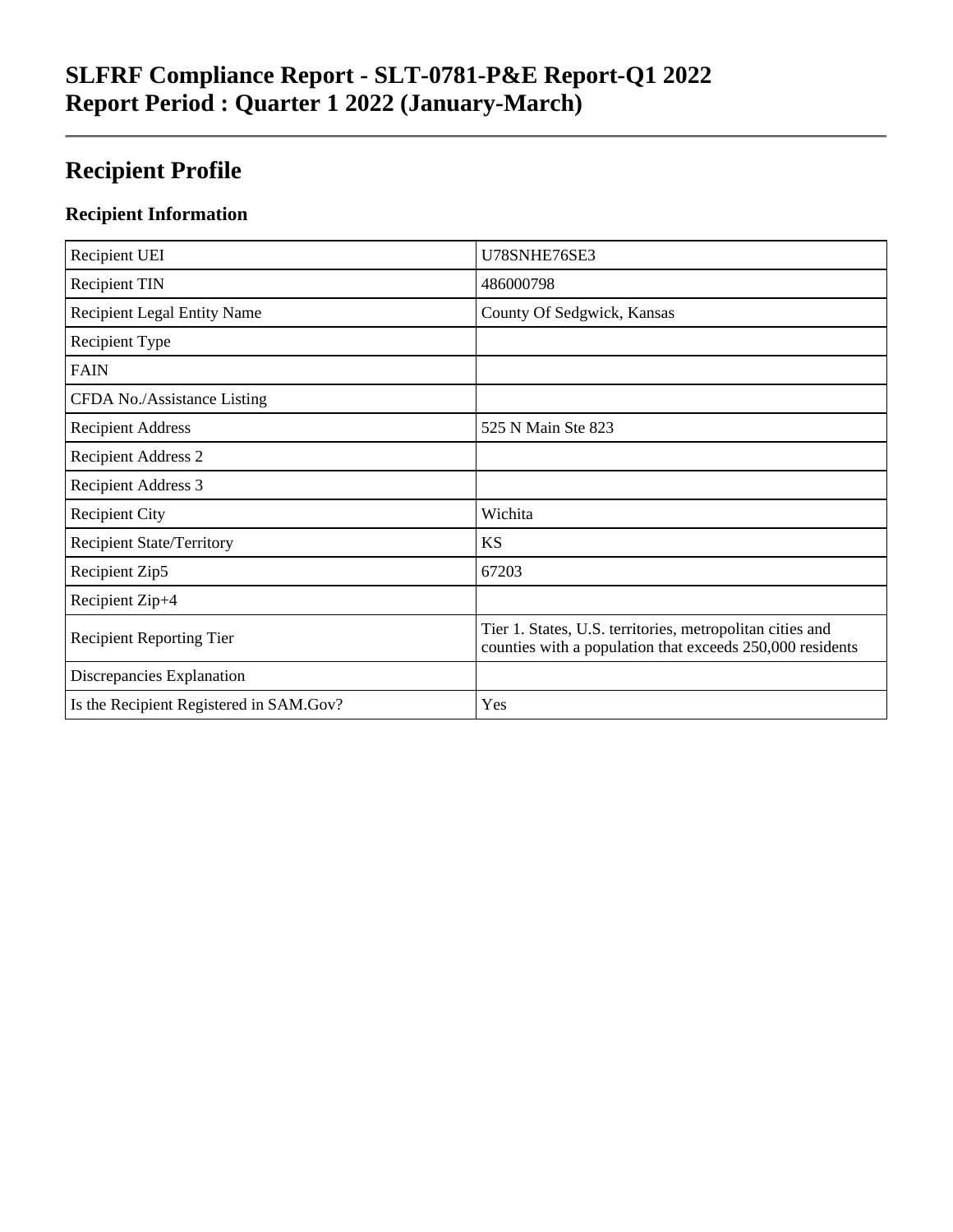# **Project Overview**

### **Project Name: Court Backlog - Sheriff - Cameras**

| Project Identification Number                                                                     | SCSLFRF036                                                                                                                                                                                                                                                                                                                                                                                                                       |
|---------------------------------------------------------------------------------------------------|----------------------------------------------------------------------------------------------------------------------------------------------------------------------------------------------------------------------------------------------------------------------------------------------------------------------------------------------------------------------------------------------------------------------------------|
| Project Expenditure Category                                                                      | 2-Negative Economic Impacts                                                                                                                                                                                                                                                                                                                                                                                                      |
| Project Expenditure Subcategory                                                                   | 2.37-Economic Impact Assistance: Other                                                                                                                                                                                                                                                                                                                                                                                           |
| <b>Status To Completion</b>                                                                       | <b>Not Started</b>                                                                                                                                                                                                                                                                                                                                                                                                               |
| <b>Adopted Budget</b>                                                                             | \$5,424,800.00                                                                                                                                                                                                                                                                                                                                                                                                                   |
| Program Income Earned                                                                             | \$0.00                                                                                                                                                                                                                                                                                                                                                                                                                           |
| Program Income Expended                                                                           | \$0.00                                                                                                                                                                                                                                                                                                                                                                                                                           |
| <b>Total Cumulative Obligations</b>                                                               | \$0.00                                                                                                                                                                                                                                                                                                                                                                                                                           |
| <b>Total Cumulative Expenditures</b>                                                              | \$0.00                                                                                                                                                                                                                                                                                                                                                                                                                           |
| <b>Current Period Obligations</b>                                                                 | \$0.00                                                                                                                                                                                                                                                                                                                                                                                                                           |
| <b>Current Period Expenditures</b>                                                                | \$0.00                                                                                                                                                                                                                                                                                                                                                                                                                           |
| Project Description                                                                               | Improve the security camera system to allow more<br>functionality and increased safety for those in the detention<br>facility. Installing additional cameras throughout the North<br>end of the facility and replacing the door locks for the cells<br>thus reducing the number of staff members needed.<br>Additionally, creating a secondary master control station to<br>help control and monitor movement with the facility. |
| What is the Total expected capital expenditure, including<br>pre-development costs, if applicable | \$5,424,800.00                                                                                                                                                                                                                                                                                                                                                                                                                   |
| Type of capital expenditures, based on the following<br>enumerated uses                           | Technology and tools                                                                                                                                                                                                                                                                                                                                                                                                             |

#### **Project Name: Court Backlog - Corrections - Remodel**

| 2-Negative Economic Impacts<br>2.37-Economic Impact Assistance: Other<br>Completed less than 50% |
|--------------------------------------------------------------------------------------------------|
|                                                                                                  |
|                                                                                                  |
|                                                                                                  |
|                                                                                                  |
|                                                                                                  |
|                                                                                                  |
|                                                                                                  |
|                                                                                                  |
|                                                                                                  |
|                                                                                                  |
| The Community Corrections funding will expand the female                                         |
|                                                                                                  |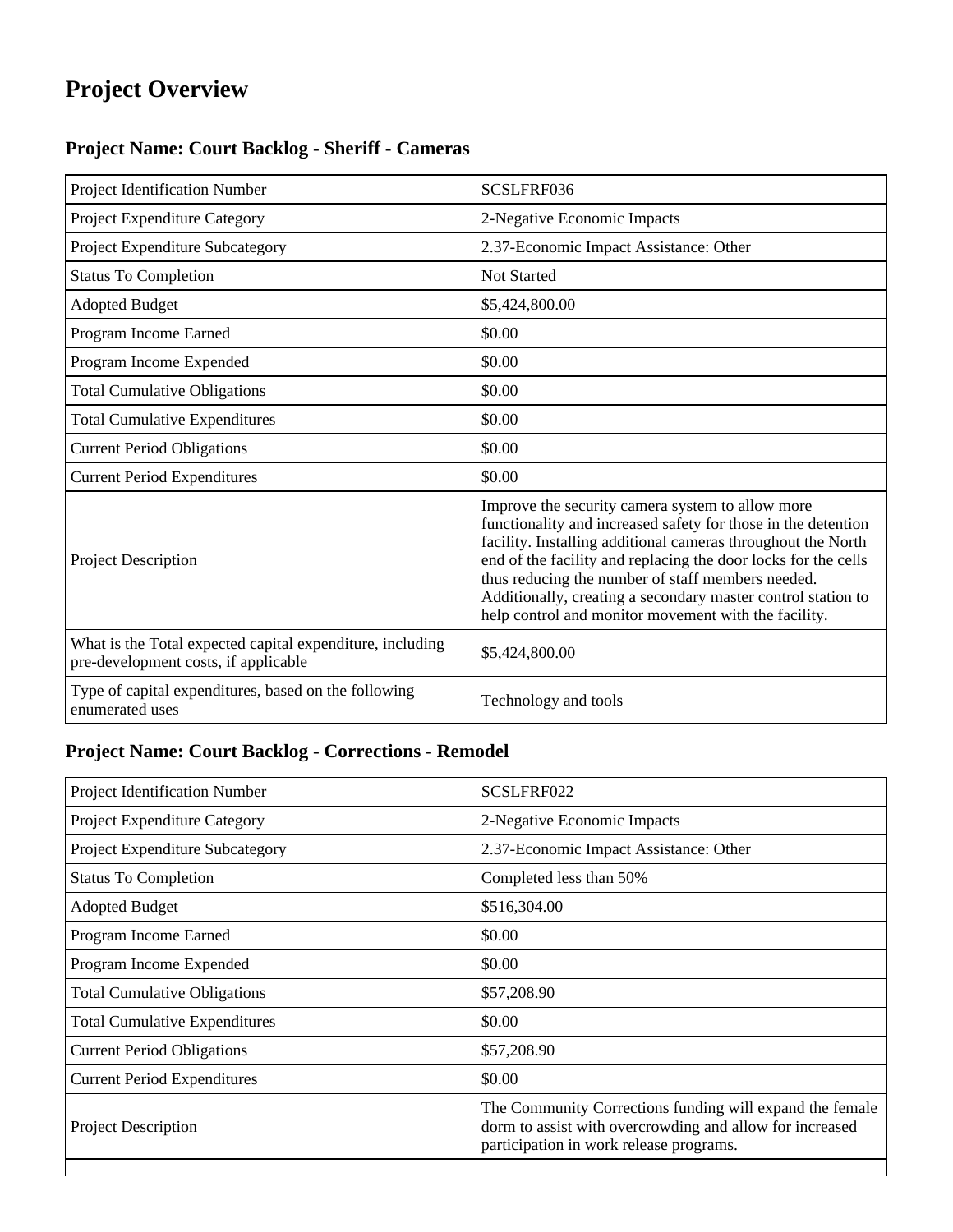| What is the Total expected capital expenditure, including<br>pre-development costs, if applicable                                                                   | \$421,889.00                                                                                                                                                                                     |
|---------------------------------------------------------------------------------------------------------------------------------------------------------------------|--------------------------------------------------------------------------------------------------------------------------------------------------------------------------------------------------|
| Type of capital expenditures, based on the following<br>enumerated uses                                                                                             | Improvements to existing facilities                                                                                                                                                              |
| What Impacted and/or Disproportionally Impacted<br>population does this project primarily serve?                                                                    | 1 Imp General Public                                                                                                                                                                             |
| Brief description of structure and objectives of assistance<br>program(s), including public health or negative economic<br>impact experienced                       | Renovations to the female dorm will allow Community<br>Corrections to increase the capacity for the Work Release<br>Program, which will assist with alleviating the court<br>backlog.            |
| Brief description of recipient's approach to ensuring that<br>response is reasonable and proportional to a public health or<br>negative economic impact of Covid-19 | An increase in participation in divergence programs like<br>work release help reduce crowded detention facilities with<br>maintaining measures to protect the public safety of the<br>community. |

## **Project Name: Court Backlog - Sheriff - Crisis Counselor**

| Project Identification Number        | SCSLFRF020                                                                                                                                            |
|--------------------------------------|-------------------------------------------------------------------------------------------------------------------------------------------------------|
| Project Expenditure Category         | 1-Public Health                                                                                                                                       |
| Project Expenditure Subcategory      | 1.12-Mental Health Services                                                                                                                           |
| <b>Status To Completion</b>          | <b>Not Started</b>                                                                                                                                    |
| <b>Adopted Budget</b>                | \$344,101.00                                                                                                                                          |
| Program Income Earned                | \$0.00                                                                                                                                                |
| Program Income Expended              | \$0.00                                                                                                                                                |
| <b>Total Cumulative Obligations</b>  | \$0.00                                                                                                                                                |
| <b>Total Cumulative Expenditures</b> | \$0.00                                                                                                                                                |
| <b>Current Period Obligations</b>    | \$0.00                                                                                                                                                |
| <b>Current Period Expenditures</b>   | \$0.00                                                                                                                                                |
| <b>Project Description</b>           | The Sheriff Department funding will be used to bolster<br>staffing and alleviate conditions that lead to mental strain on<br>employees and detainees. |

### **Project Name: Community Navigator Program**

| <b>Project Identification Number</b> | SCSLFRF016                             |
|--------------------------------------|----------------------------------------|
| Project Expenditure Category         | 2-Negative Economic Impacts            |
| Project Expenditure Subcategory      | 2.37-Economic Impact Assistance: Other |
| <b>Status To Completion</b>          | Completed less than 50%                |
| <b>Adopted Budget</b>                | \$1,500,000.00                         |
| Program Income Earned                | \$0.00                                 |
| Program Income Expended              | \$0.00                                 |
| <b>Total Cumulative Obligations</b>  | \$0.00                                 |
| <b>Total Cumulative Expenditures</b> | \$0.00                                 |
| <b>Current Period Obligations</b>    | \$0.00                                 |
| <b>Current Period Expenditures</b>   | \$0.00                                 |
|                                      |                                        |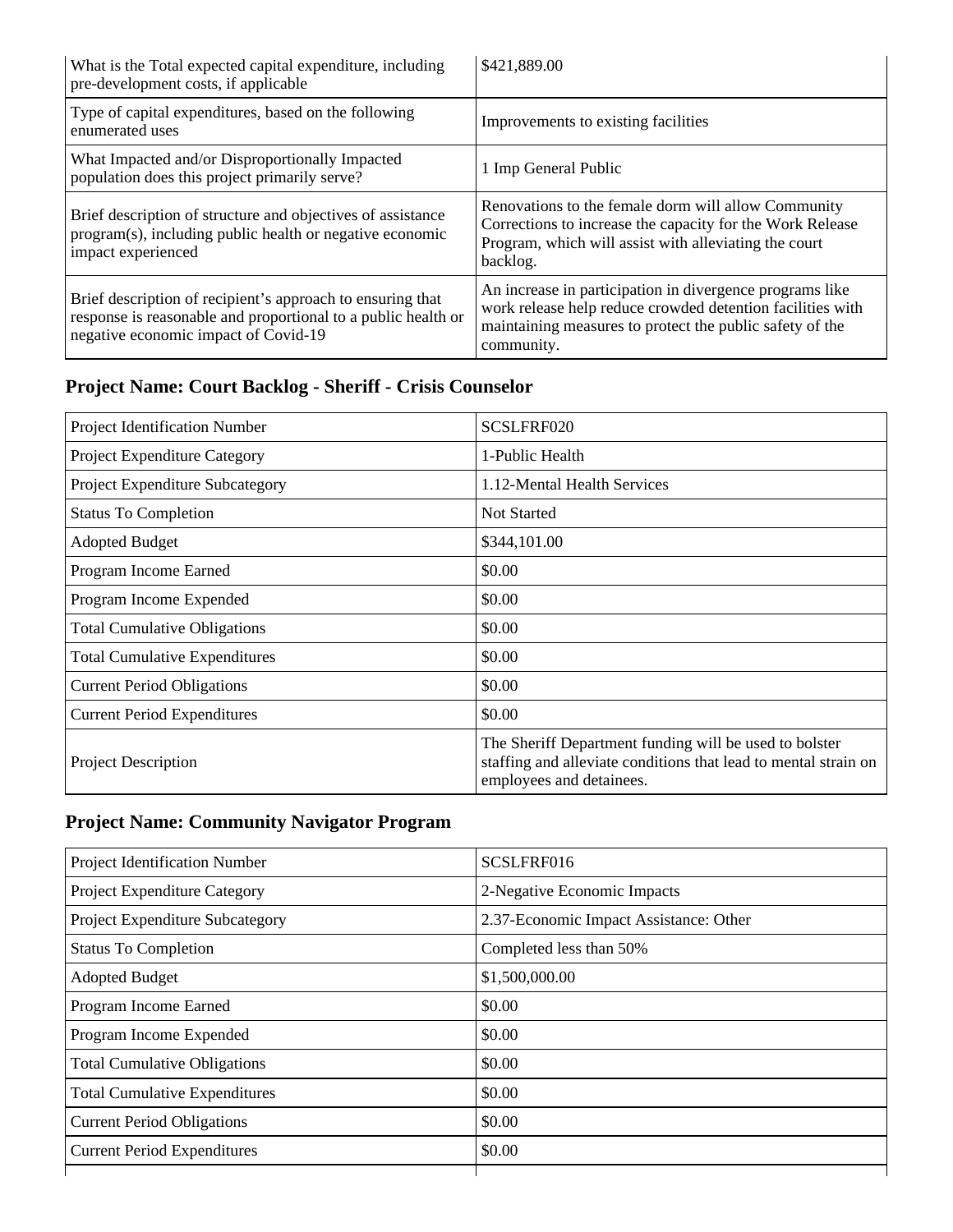| <b>Project Description</b>                                                                                                                                          | Recovery Connect is a community navigator program<br>operated by the Wichita State University Public Policy and<br>Management Center to serve as the County's recovery<br>referral program that connects individuals, nonprofits, and<br>small businesses with resources to help them recover from<br>the negatives economic and public health impacts of the<br>COVID-19 pandemic.    |
|---------------------------------------------------------------------------------------------------------------------------------------------------------------------|----------------------------------------------------------------------------------------------------------------------------------------------------------------------------------------------------------------------------------------------------------------------------------------------------------------------------------------------------------------------------------------|
| What Impacted and/or Disproportionally Impacted<br>population does this project primarily serve?                                                                    | 1 Imp General Public                                                                                                                                                                                                                                                                                                                                                                   |
| Brief description of structure and objectives of assistance<br>program(s), including public health or negative economic<br>impact experienced                       | The Community Navigator program is designed to provide<br>individuals, small businesses, and non-profit entities within<br>the County a point of contact for referrals to assistance in the<br>response to and recovery from COVID-19.                                                                                                                                                 |
| Brief description of recipient's approach to ensuring that<br>response is reasonable and proportional to a public health or<br>negative economic impact of Covid-19 | The needs of the community are many, and there are a<br>multitude of programs and services available to address<br>many of those needs. The Community Navigator helps to<br>bridge the gap between those who need assistance and those<br>who provide assistance in a manner that is much more<br>effective and efficient than the County standing up multiple<br>short-term programs. |

## **Project Name: COVID Testing for Client and Persons in Custody**

| Project Identification Number        | SCSLFRF011                                                                                                                                                                                                                                                                                                                                                                                                                                                                                                                                                                                 |
|--------------------------------------|--------------------------------------------------------------------------------------------------------------------------------------------------------------------------------------------------------------------------------------------------------------------------------------------------------------------------------------------------------------------------------------------------------------------------------------------------------------------------------------------------------------------------------------------------------------------------------------------|
| Project Expenditure Category         | 1-Public Health                                                                                                                                                                                                                                                                                                                                                                                                                                                                                                                                                                            |
| Project Expenditure Subcategory      | 1.6-Medical Expenses (including Alternative Care Facilities)                                                                                                                                                                                                                                                                                                                                                                                                                                                                                                                               |
| <b>Status To Completion</b>          | <b>Not Started</b>                                                                                                                                                                                                                                                                                                                                                                                                                                                                                                                                                                         |
| <b>Adopted Budget</b>                | \$103,772.00                                                                                                                                                                                                                                                                                                                                                                                                                                                                                                                                                                               |
| Program Income Earned                | \$0.00                                                                                                                                                                                                                                                                                                                                                                                                                                                                                                                                                                                     |
| Program Income Expended              | \$0.00                                                                                                                                                                                                                                                                                                                                                                                                                                                                                                                                                                                     |
| <b>Total Cumulative Obligations</b>  | \$0.00                                                                                                                                                                                                                                                                                                                                                                                                                                                                                                                                                                                     |
| <b>Total Cumulative Expenditures</b> | \$0.00                                                                                                                                                                                                                                                                                                                                                                                                                                                                                                                                                                                     |
| <b>Current Period Obligations</b>    | \$0.00                                                                                                                                                                                                                                                                                                                                                                                                                                                                                                                                                                                     |
| <b>Current Period Expenditures</b>   | \$0.00                                                                                                                                                                                                                                                                                                                                                                                                                                                                                                                                                                                     |
| <b>Project Description</b>           | The Health Department will utilize funding to address public<br>health response related to the COVID pandemic, to include<br>providing testing and vaccination, responsive staffing to<br>meet service delivery demands, a Disease Investigator, and<br>associated administration and expenses. The Health<br>Department will provide no-cost COVID-19 testing for<br>County residents in order to detect and trace incidence of<br>COVID-19 infections, and to prevent and/or reduce adverse<br>health impacts, and possible death, caused by the COVID-19<br>virus and related variants. |

## **Project Name: Health Department Evaluation and Data Analysis**

| <b>Project Identification Number</b>   | SCSLFRF006                                             |
|----------------------------------------|--------------------------------------------------------|
| <b>Project Expenditure Category</b>    | 7-Administrative                                       |
| <b>Project Expenditure Subcategory</b> | 3.4-Public Sector Capacity: Effective Service Delivery |
|                                        |                                                        |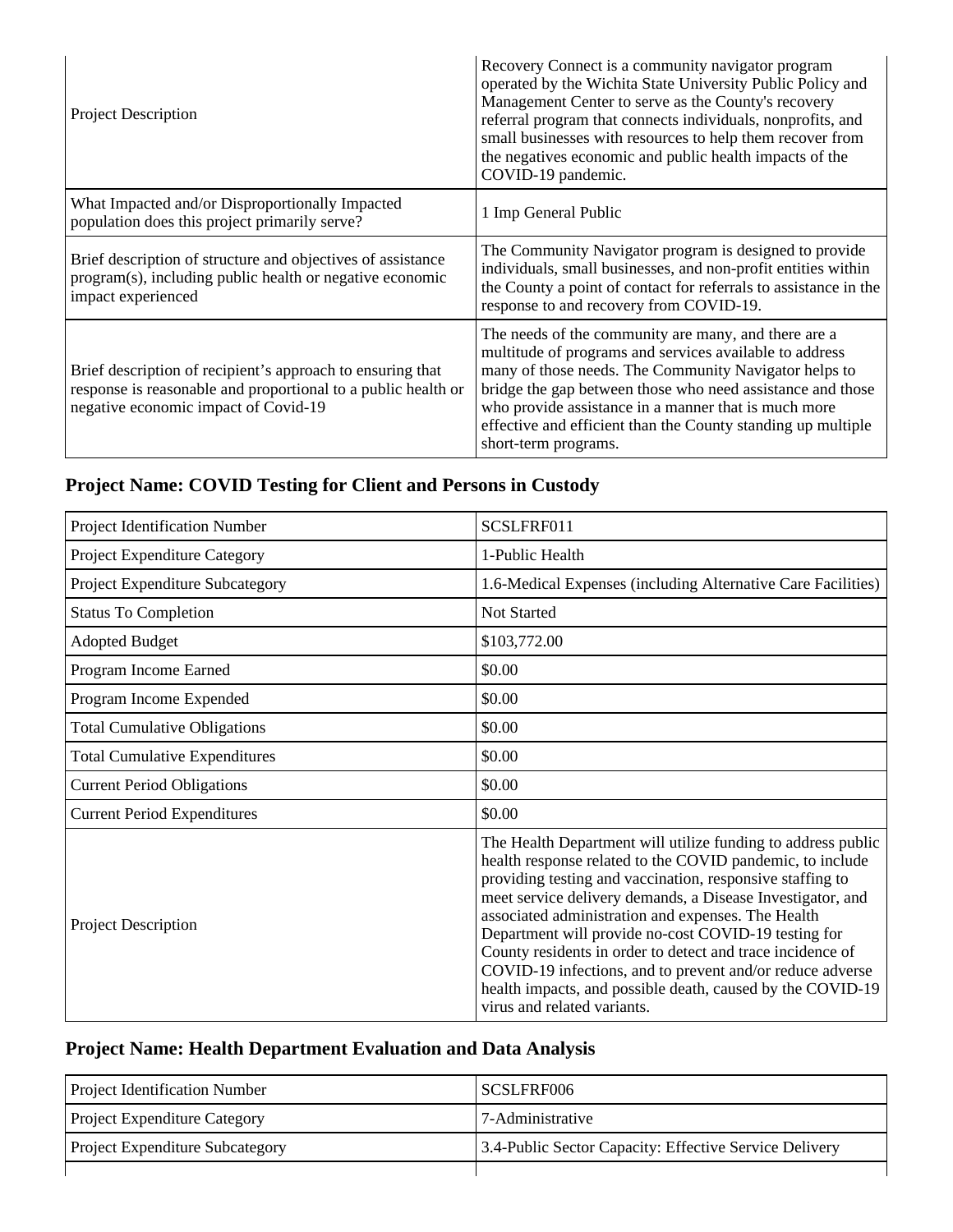| <b>Status To Completion</b>          | <b>Not Started</b>                                                                                                                                                                                                                                                                              |
|--------------------------------------|-------------------------------------------------------------------------------------------------------------------------------------------------------------------------------------------------------------------------------------------------------------------------------------------------|
| <b>Adopted Budget</b>                | \$142,500.00                                                                                                                                                                                                                                                                                    |
| Program Income Earned                | \$0.00                                                                                                                                                                                                                                                                                          |
| Program Income Expended              | \$0.00                                                                                                                                                                                                                                                                                          |
| <b>Total Cumulative Obligations</b>  | \$0.00                                                                                                                                                                                                                                                                                          |
| <b>Total Cumulative Expenditures</b> | \$0.00                                                                                                                                                                                                                                                                                          |
| <b>Current Period Obligations</b>    | \$0.00                                                                                                                                                                                                                                                                                          |
| <b>Current Period Expenditures</b>   | \$0.00                                                                                                                                                                                                                                                                                          |
| <b>Project Description</b>           | The Health Department will utilize funding to address public<br>health response related to the COVID pandemic, to include<br>providing testing and vaccination, responsive staffing to<br>meet service delivery demands, a Disease Investigator, and<br>associated administration and expenses. |

#### **Project Name: Health Department Other**

| Project Identification Number                                                                                                                                       | SCSLFRF004                                                                                                                                                                                                                                                                                      |
|---------------------------------------------------------------------------------------------------------------------------------------------------------------------|-------------------------------------------------------------------------------------------------------------------------------------------------------------------------------------------------------------------------------------------------------------------------------------------------|
| <b>Project Expenditure Category</b>                                                                                                                                 | 1-Public Health                                                                                                                                                                                                                                                                                 |
| Project Expenditure Subcategory                                                                                                                                     | 1.14-Other Public Health Services                                                                                                                                                                                                                                                               |
| <b>Status To Completion</b>                                                                                                                                         | Completed less than 50%                                                                                                                                                                                                                                                                         |
| <b>Adopted Budget</b>                                                                                                                                               | \$22,224.00                                                                                                                                                                                                                                                                                     |
| Program Income Earned                                                                                                                                               | \$0.00                                                                                                                                                                                                                                                                                          |
| Program Income Expended                                                                                                                                             | \$0.00                                                                                                                                                                                                                                                                                          |
| <b>Total Cumulative Obligations</b>                                                                                                                                 | \$4,512.38                                                                                                                                                                                                                                                                                      |
| <b>Total Cumulative Expenditures</b>                                                                                                                                | \$0.00                                                                                                                                                                                                                                                                                          |
| <b>Current Period Obligations</b>                                                                                                                                   | \$4,512.38                                                                                                                                                                                                                                                                                      |
| <b>Current Period Expenditures</b>                                                                                                                                  | \$0.00                                                                                                                                                                                                                                                                                          |
| Project Description                                                                                                                                                 | The Health Department will utilize funding to address public<br>health response related to the COVID pandemic, to include<br>providing testing and vaccination, responsive staffing to<br>meet service delivery demands, a Disease Investigator, and<br>associated administration and expenses. |
| What Impacted and/or Disproportionally Impacted<br>population does this project primarily serve?                                                                    | 1 Imp General Public                                                                                                                                                                                                                                                                            |
| Brief description of structure and objectives of assistance<br>program(s), including public health or negative economic<br>impact experienced                       | This component of funding is part of the Health<br>Department's overall strategy for responding to the public<br>health emergency, and includes those expenditures that do<br>not fit into the other Expenditure Categories related to the<br>Public Health.                                    |
| Brief description of recipient's approach to ensuring that<br>response is reasonable and proportional to a public health or<br>negative economic impact of Covid-19 | The Health Department continues to adjust project needs and<br>resource utilization based on the guidance of the CDC and<br>State directives. Every effort is made to ensure that<br>resources are retired when they are no longer needed for<br>public health response and recovery efforts.   |

 $\mathbf{I}$ 

### **Project Name: Health Department Other COVID Public Health Expenses**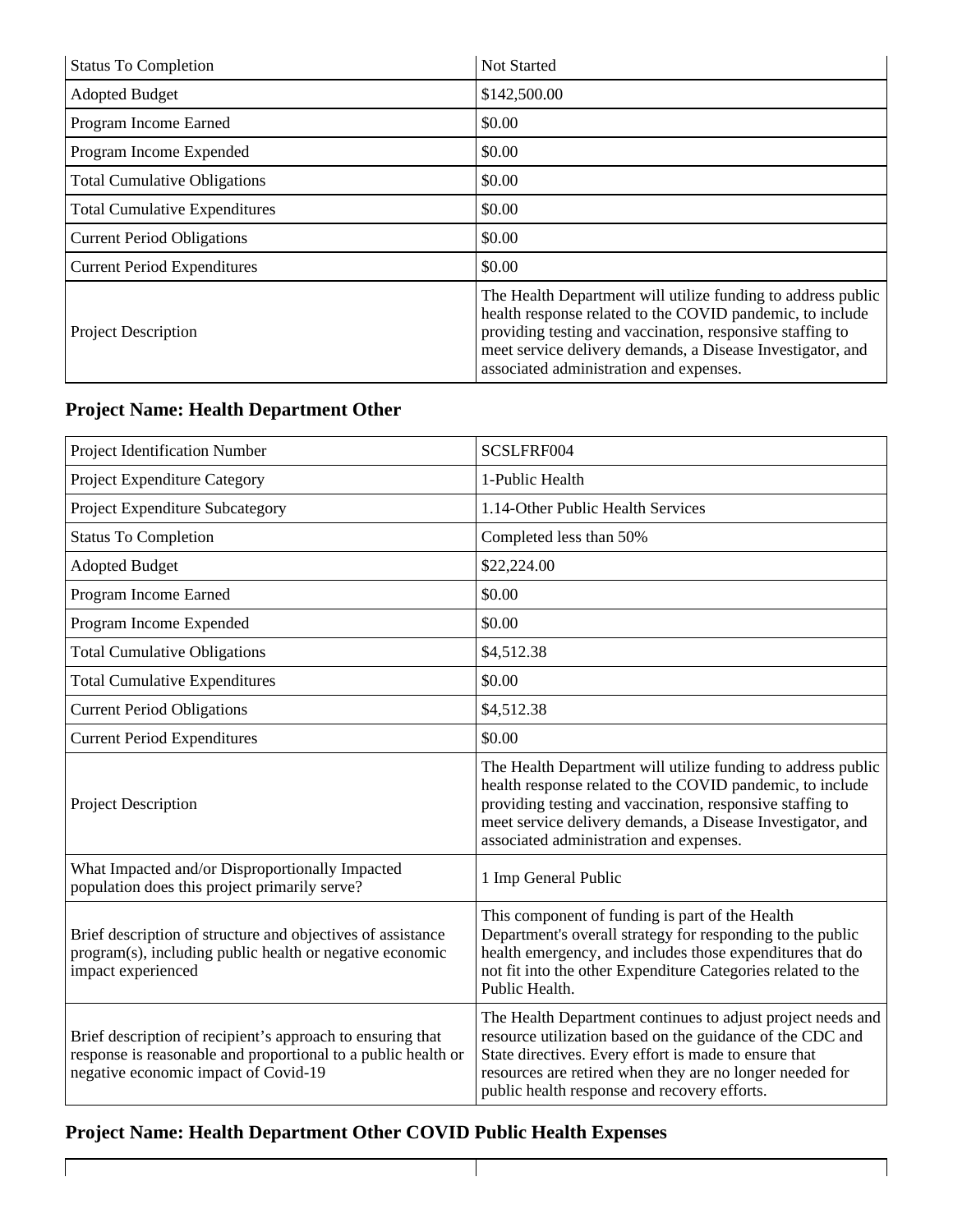| Project Identification Number        | SCSLFRF003                                                                                                                                                                                                                                                                                      |
|--------------------------------------|-------------------------------------------------------------------------------------------------------------------------------------------------------------------------------------------------------------------------------------------------------------------------------------------------|
| Project Expenditure Category         | 1-Public Health                                                                                                                                                                                                                                                                                 |
| Project Expenditure Subcategory      | 1.7-Other COVID-19 Public Health Expenses (including<br>Communications, Enforcement, Isolation/Quarantine)                                                                                                                                                                                      |
| <b>Status To Completion</b>          | <b>Not Started</b>                                                                                                                                                                                                                                                                              |
| <b>Adopted Budget</b>                | \$330,300.00                                                                                                                                                                                                                                                                                    |
| Program Income Earned                | \$0.00                                                                                                                                                                                                                                                                                          |
| Program Income Expended              | \$0.00                                                                                                                                                                                                                                                                                          |
| <b>Total Cumulative Obligations</b>  | \$0.00                                                                                                                                                                                                                                                                                          |
| <b>Total Cumulative Expenditures</b> | \$0.00                                                                                                                                                                                                                                                                                          |
| <b>Current Period Obligations</b>    | \$0.00                                                                                                                                                                                                                                                                                          |
| <b>Current Period Expenditures</b>   | \$0.00                                                                                                                                                                                                                                                                                          |
| <b>Project Description</b>           | The Health Department will utilize funding to address public<br>health response related to the COVID pandemic, to include<br>providing testing and vaccination, responsive staffing to<br>meet service delivery demands, a Disease Investigator, and<br>associated administration and expenses. |

## **Project Name: Premium Pay for County Employees**

| Project Identification Number                                      | SCSLFRF035                                                                                                                                                                                                                                                                                                                                                  |
|--------------------------------------------------------------------|-------------------------------------------------------------------------------------------------------------------------------------------------------------------------------------------------------------------------------------------------------------------------------------------------------------------------------------------------------------|
| Project Expenditure Category                                       | 4-Premium Pay                                                                                                                                                                                                                                                                                                                                               |
| Project Expenditure Subcategory                                    | 4.1-Public Sector Employees                                                                                                                                                                                                                                                                                                                                 |
| <b>Status To Completion</b>                                        | Completed                                                                                                                                                                                                                                                                                                                                                   |
| <b>Adopted Budget</b>                                              | \$21,000,990.09                                                                                                                                                                                                                                                                                                                                             |
| Program Income Earned                                              | \$0.00                                                                                                                                                                                                                                                                                                                                                      |
| Program Income Expended                                            | \$0.00                                                                                                                                                                                                                                                                                                                                                      |
| <b>Total Cumulative Obligations</b>                                | \$21,000,990.09                                                                                                                                                                                                                                                                                                                                             |
| <b>Total Cumulative Expenditures</b>                               | \$21,000,990.09                                                                                                                                                                                                                                                                                                                                             |
| <b>Current Period Obligations</b>                                  | \$5,438.00                                                                                                                                                                                                                                                                                                                                                  |
| <b>Current Period Expenditures</b>                                 | \$5,438.00                                                                                                                                                                                                                                                                                                                                                  |
| Project Description                                                | Premium pay has been provided to County staff to address<br>the risk incurred by eligible workers providing essential<br>services to ensure the continuity of government services to<br>the citizens of the County and respond to and mitigate the<br>economic and public health impacts of the COVID-19<br>pandemic.                                       |
| Sectors Designated as Essential Critical Infrastructure<br>Sectors | County government employees.                                                                                                                                                                                                                                                                                                                                |
| Number of workers to be served                                     | 2,135                                                                                                                                                                                                                                                                                                                                                       |
|                                                                    | Since the beginning of the pandemic, many County<br>employees have regularly worked directly with the public or<br>have had regular contact with co-workers and physical items<br>that have been handled by others. The majority of these<br>employees are low- and moderate-income persons or hold<br>positions that are not exempt from the FLSA overtime |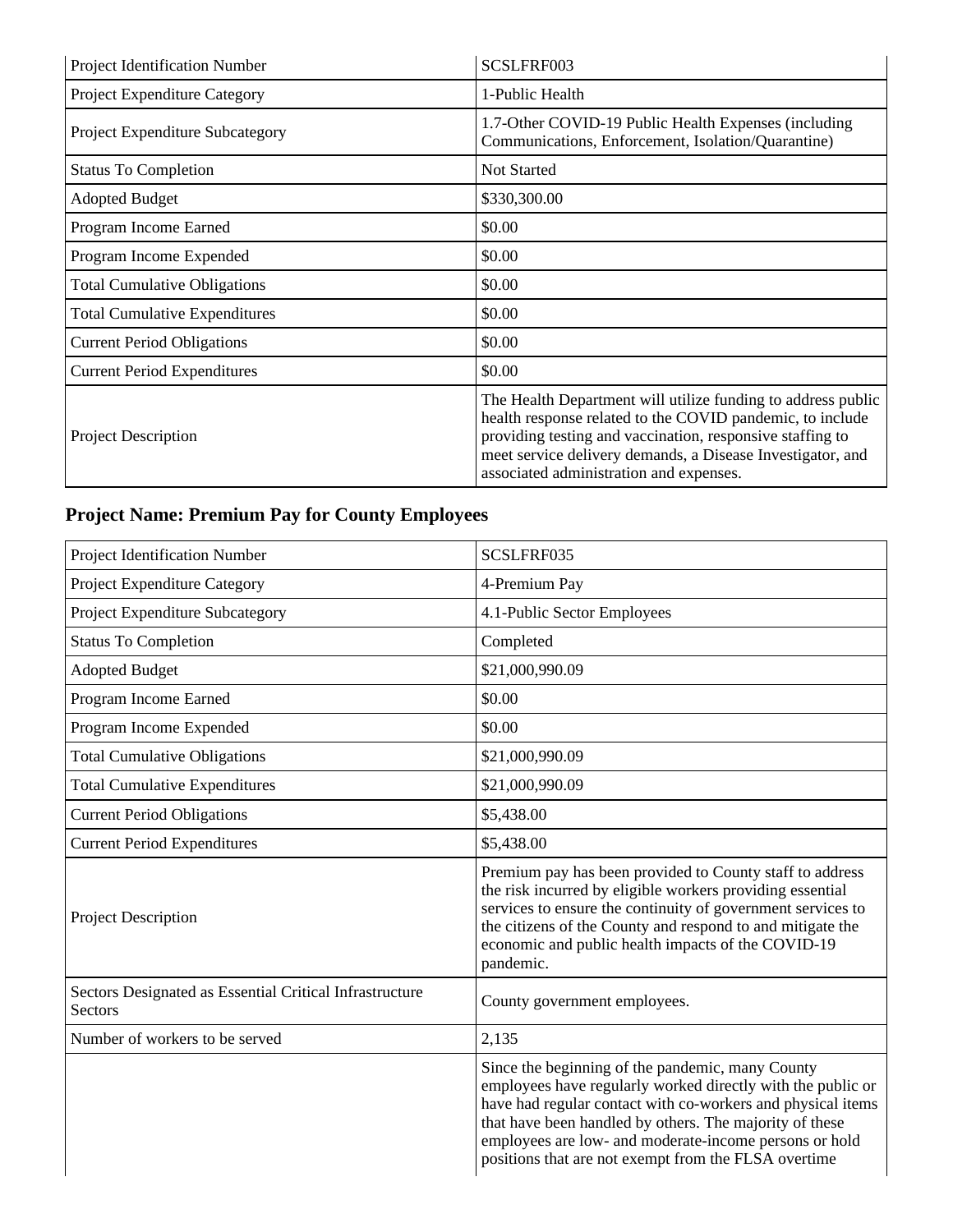| Premium Pay Narrative                                              | provisions. However, the County recognizes that certain<br>high-income eligible workers received premium pay due to<br>the nature of the essential work they provided to ensure<br>continuity of critical services to the County and its residents.<br>These critical services included emergency response (police,<br>fire, medical), care of people in the custody of the County,<br>coroner and medical examination, treasury and appraisal<br>services, operations of the county clerk, district attorneys,<br>care for animals within the County's zoo, and providing for<br>the mental health and public health of County residents.<br>Despite the higher-income received, these employees took<br>on additional burdens and made great personal sacrifices as a<br>result of the COVID-19 pandemic in the delivery of essential<br>work to the citizens of the County. |
|--------------------------------------------------------------------|--------------------------------------------------------------------------------------------------------------------------------------------------------------------------------------------------------------------------------------------------------------------------------------------------------------------------------------------------------------------------------------------------------------------------------------------------------------------------------------------------------------------------------------------------------------------------------------------------------------------------------------------------------------------------------------------------------------------------------------------------------------------------------------------------------------------------------------------------------------------------------|
| Number of workers to be served with premium pay in K-12<br>schools | - 0                                                                                                                                                                                                                                                                                                                                                                                                                                                                                                                                                                                                                                                                                                                                                                                                                                                                            |

## **Project Name: Human Resources Recruitment Specialist**

| Project Identification Number                                                                                                                                       | SCSLFRF034                                                                                                                                                                                                                                                                   |
|---------------------------------------------------------------------------------------------------------------------------------------------------------------------|------------------------------------------------------------------------------------------------------------------------------------------------------------------------------------------------------------------------------------------------------------------------------|
| Project Expenditure Category                                                                                                                                        | 3-Public Health-Negative Economic Impact: Public Sector<br>Capacity                                                                                                                                                                                                          |
| Project Expenditure Subcategory                                                                                                                                     | 3.5-Public Sector Capacity: Administrative Needs                                                                                                                                                                                                                             |
| <b>Status To Completion</b>                                                                                                                                         | Completed less than 50%                                                                                                                                                                                                                                                      |
| <b>Adopted Budget</b>                                                                                                                                               | \$359,624.69                                                                                                                                                                                                                                                                 |
| Program Income Earned                                                                                                                                               | \$0.00                                                                                                                                                                                                                                                                       |
| Program Income Expended                                                                                                                                             | \$0.00                                                                                                                                                                                                                                                                       |
| <b>Total Cumulative Obligations</b>                                                                                                                                 | \$39,556.09                                                                                                                                                                                                                                                                  |
| <b>Total Cumulative Expenditures</b>                                                                                                                                | \$39,556.09                                                                                                                                                                                                                                                                  |
| <b>Current Period Obligations</b>                                                                                                                                   | \$19,931.40                                                                                                                                                                                                                                                                  |
| <b>Current Period Expenditures</b>                                                                                                                                  | \$19,931.40                                                                                                                                                                                                                                                                  |
| Project Description                                                                                                                                                 | The County is hiring a recruitment specialist to support the<br>County's efforts to recruit, hire, and retain staff to support<br>critical and essential roles throughout the County<br>government which ensure continuity of government services<br>at pre-pandemic levels. |
| Brief description of structure and objectives of assistance<br>program(s), including public health or negative economic<br>impact experienced                       | The County is hiring a recruitment specialist to support the<br>County's efforts to recruit, hire, and retain staff to support<br>critical and essential roles throughout the County<br>government which ensure continuity of government services<br>at pre-pandemic levels. |
| Brief description of recipient's approach to ensuring that<br>response is reasonable and proportional to a public health or<br>negative economic impact of Covid-19 | The County has felt the economic impacts of COVID-19 as<br>it has become difficult to recruit and retain staff. This<br>resource will assist with filling open positions and returning<br>staffing levels to pre-pandemic.                                                   |
| Number of FTEs rehired by governments under this<br>authority                                                                                                       | 1                                                                                                                                                                                                                                                                            |

### **Project Name: Court Backlog - Facilities - Remodel**

| $D_{\text{noise}}$<br>uder.<br>.<br>mber | .<br>$ -$ |
|------------------------------------------|-----------|
|                                          |           |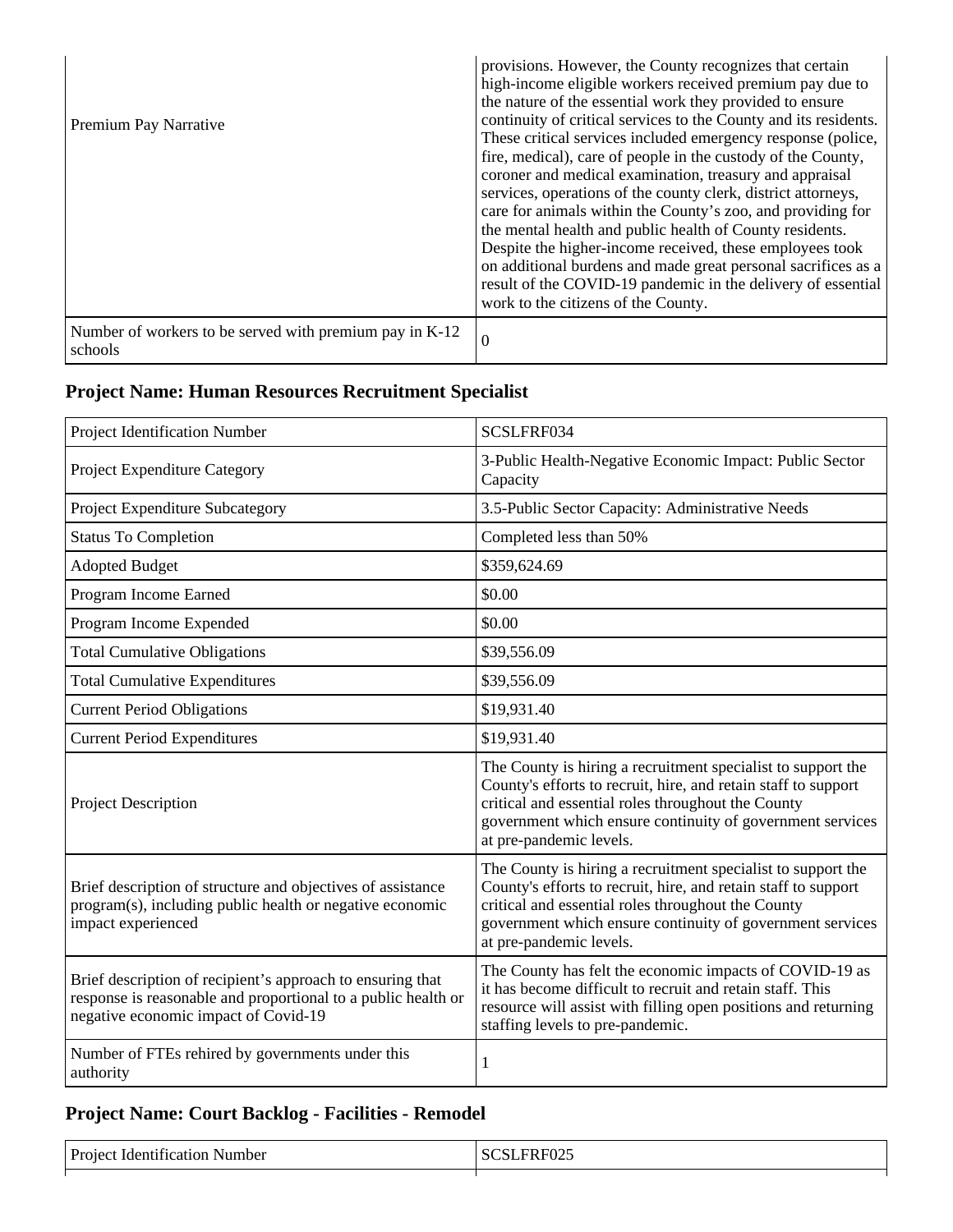| Project Expenditure Category                                                                                                                                        | 2-Negative Economic Impacts                                                                                                                                                                                                                                                     |
|---------------------------------------------------------------------------------------------------------------------------------------------------------------------|---------------------------------------------------------------------------------------------------------------------------------------------------------------------------------------------------------------------------------------------------------------------------------|
| Project Expenditure Subcategory                                                                                                                                     | 2.37-Economic Impact Assistance: Other                                                                                                                                                                                                                                          |
| <b>Status To Completion</b>                                                                                                                                         | Completed less than 50%                                                                                                                                                                                                                                                         |
| <b>Adopted Budget</b>                                                                                                                                               | \$10,334,276.30                                                                                                                                                                                                                                                                 |
| Program Income Earned                                                                                                                                               | \$0.00                                                                                                                                                                                                                                                                          |
| Program Income Expended                                                                                                                                             | \$0.00                                                                                                                                                                                                                                                                          |
| <b>Total Cumulative Obligations</b>                                                                                                                                 | \$162,888.00                                                                                                                                                                                                                                                                    |
| <b>Total Cumulative Expenditures</b>                                                                                                                                | \$2,360.00                                                                                                                                                                                                                                                                      |
| <b>Current Period Obligations</b>                                                                                                                                   | \$162,888.00                                                                                                                                                                                                                                                                    |
| <b>Current Period Expenditures</b>                                                                                                                                  | \$2,360.00                                                                                                                                                                                                                                                                      |
| Project Description                                                                                                                                                 | Funds will be utilized to remodel a portion of the courthouse<br>to create additional courtrooms and appellate, judge and DA<br>space. This process will displace current County<br>administrative functions that will need to be moved to<br>temporary leased facilities.      |
| What is the Total expected capital expenditure, including<br>pre-development costs, if applicable                                                                   | \$6,232,887.00                                                                                                                                                                                                                                                                  |
| Type of capital expenditures, based on the following<br>enumerated uses                                                                                             | Improvements to existing facilities                                                                                                                                                                                                                                             |
| What Impacted and/or Disproportionally Impacted<br>population does this project primarily serve?                                                                    | 1 Imp General Public                                                                                                                                                                                                                                                            |
| Brief description of structure and objectives of assistance<br>program(s), including public health or negative economic<br>impact experienced                       | Remodeling the courthouse will create new courtrooms to<br>facilitate more judges and exponentially increase the number<br>of cases that can be heard, thus accelerating the rate at which<br>the court backlog can be reduced.                                                 |
| Brief description of recipient's approach to ensuring that<br>response is reasonable and proportional to a public health or<br>negative economic impact of Covid-19 | Current estimates would require four to five years to<br>alleviate the court backlog to pre-pandemic levels. The<br>addition of court rooms and the facilities necessary to<br>expedite these cases are essential for the public safety and<br>economic recovery of the County. |

## **Project Name: Court Backlog - Regional Forensic Science Center**

| Project Identification Number        | SCSLFRF023                                               |
|--------------------------------------|----------------------------------------------------------|
| Project Expenditure Category         | 2-Negative Economic Impacts                              |
| Project Expenditure Subcategory      | 2.37-Economic Impact Assistance: Other                   |
| <b>Status To Completion</b>          | Completed 50% or more                                    |
| <b>Adopted Budget</b>                | \$42,250.00                                              |
| Program Income Earned                | \$0.00                                                   |
| Program Income Expended              | \$0.00                                                   |
| <b>Total Cumulative Obligations</b>  | \$23,127.94                                              |
| <b>Total Cumulative Expenditures</b> | \$23,127.94                                              |
| <b>Current Period Obligations</b>    | \$16,225.00                                              |
| <b>Current Period Expenditures</b>   | \$16,225.00                                              |
|                                      | The Regional Forensic Science Center (RFSC) will utilize |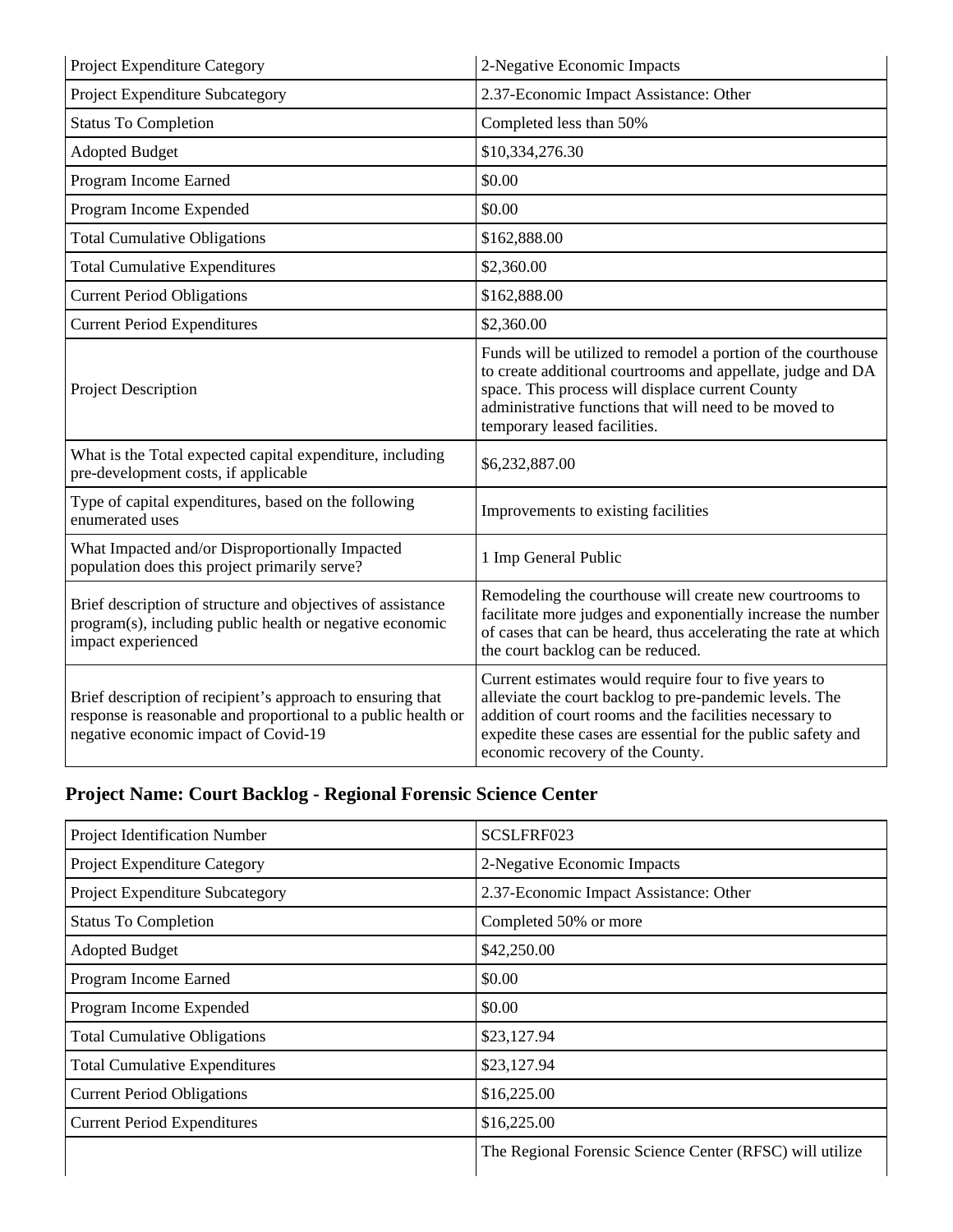| <b>Project Description</b>                                                                                                                                          | funding to train and qualify Firearms Examiners who will<br>provide support for conducting forensic firearms<br>examinations in support of the RFSC's effort to assist law<br>enforcement in reducing gun violence.                                                                                                 |
|---------------------------------------------------------------------------------------------------------------------------------------------------------------------|---------------------------------------------------------------------------------------------------------------------------------------------------------------------------------------------------------------------------------------------------------------------------------------------------------------------|
| What Impacted and/or Disproportionally Impacted<br>population does this project primarily serve?                                                                    | 1 Imp General Public                                                                                                                                                                                                                                                                                                |
| Brief description of structure and objectives of assistance<br>program(s), including public health or negative economic<br>impact experienced                       | Providing for trained firearms experts aids in addressing the<br>court backlog by ensuring that forensic lab work does not<br>have to be sent out to State agencies. This further supports<br>public safety measures that address the gun violence issues<br>that are systemic to the economic impacts of COVID-19. |
| Brief description of recipient's approach to ensuring that<br>response is reasonable and proportional to a public health or<br>negative economic impact of Covid-19 | Having access to a trained firearms expert will greatly assist<br>with processing many of the violent crimes cases that are<br>part of the court backlog.                                                                                                                                                           |

#### **Project Name: ARPA Grants and Purchasing Staff**

| Project Identification Number                                                      | SCSLFRF029                                                                                                                                                                                                                                                                                                                                                                                                                                                                                                                                                                                                                                                                                         |
|------------------------------------------------------------------------------------|----------------------------------------------------------------------------------------------------------------------------------------------------------------------------------------------------------------------------------------------------------------------------------------------------------------------------------------------------------------------------------------------------------------------------------------------------------------------------------------------------------------------------------------------------------------------------------------------------------------------------------------------------------------------------------------------------|
| Project Expenditure Category                                                       | 7-Administrative                                                                                                                                                                                                                                                                                                                                                                                                                                                                                                                                                                                                                                                                                   |
| Project Expenditure Subcategory                                                    | 7.1-Administrative Expenses                                                                                                                                                                                                                                                                                                                                                                                                                                                                                                                                                                                                                                                                        |
| <b>Status To Completion</b>                                                        | Completed less than 50%                                                                                                                                                                                                                                                                                                                                                                                                                                                                                                                                                                                                                                                                            |
| <b>Adopted Budget</b>                                                              | \$1,090,526.00                                                                                                                                                                                                                                                                                                                                                                                                                                                                                                                                                                                                                                                                                     |
| Program Income Earned                                                              | \$0.00                                                                                                                                                                                                                                                                                                                                                                                                                                                                                                                                                                                                                                                                                             |
| Program Income Expended                                                            | \$0.00                                                                                                                                                                                                                                                                                                                                                                                                                                                                                                                                                                                                                                                                                             |
| <b>Total Cumulative Obligations</b>                                                | \$107,224.47                                                                                                                                                                                                                                                                                                                                                                                                                                                                                                                                                                                                                                                                                       |
| <b>Total Cumulative Expenditures</b>                                               | \$107,224.47                                                                                                                                                                                                                                                                                                                                                                                                                                                                                                                                                                                                                                                                                       |
| <b>Current Period Obligations</b>                                                  | \$37,501.58                                                                                                                                                                                                                                                                                                                                                                                                                                                                                                                                                                                                                                                                                        |
| <b>Current Period Expenditures</b>                                                 | \$37,501.58                                                                                                                                                                                                                                                                                                                                                                                                                                                                                                                                                                                                                                                                                        |
| Project Description                                                                | The County Finance Division is employing seven (7) full<br>time staff designated to support the County's response,<br>mitigation, and recovery efforts to the COVID-19 pandemic.<br>These personnel perform essential administrative, financial,<br>and grant management duties including oversight of all<br>ARPA expenditures, procurement of goods and services,<br>expense documentation, utilization data, and submission of<br>all required reporting to the County, State, and U.S.<br>Treasury. These positions are responsible for ensuring the<br>County expends ARPA funds appropriately and accounts for<br>them accurately per the Interim Rule, Final Rule, and<br>Uniform Guidance. |
| Number of government FTEs responding to COVID-19<br>supported under this authority | 3                                                                                                                                                                                                                                                                                                                                                                                                                                                                                                                                                                                                                                                                                                  |

### **Project Name: ARPA Technical Assistance and Grants Management**

| <b>Project Identification Number</b>   | SCSLFRF027                  |
|----------------------------------------|-----------------------------|
| <b>Project Expenditure Category</b>    | 7-Administrative            |
| <b>Project Expenditure Subcategory</b> | 7.1-Administrative Expenses |
| <b>Status To Completion</b>            | Completed less than 50%     |
|                                        |                             |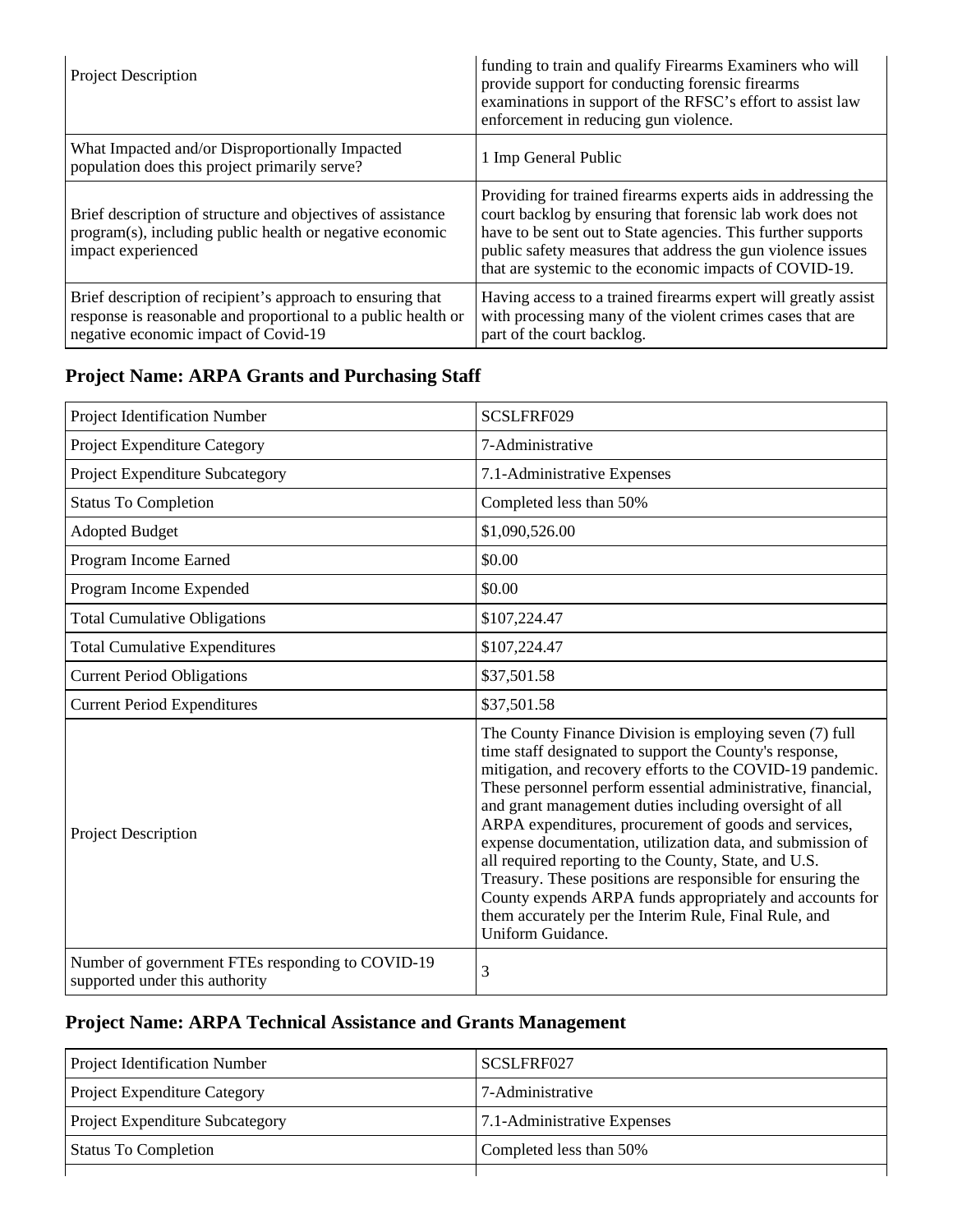| <b>Adopted Budget</b>                | \$9,165,334.00                                                                                                                                                                                                                                                                                                                                                                                                                                                                                                                                                                                                                                                                                                                  |
|--------------------------------------|---------------------------------------------------------------------------------------------------------------------------------------------------------------------------------------------------------------------------------------------------------------------------------------------------------------------------------------------------------------------------------------------------------------------------------------------------------------------------------------------------------------------------------------------------------------------------------------------------------------------------------------------------------------------------------------------------------------------------------|
| Program Income Earned                | \$0.00                                                                                                                                                                                                                                                                                                                                                                                                                                                                                                                                                                                                                                                                                                                          |
| Program Income Expended              | \$0.00                                                                                                                                                                                                                                                                                                                                                                                                                                                                                                                                                                                                                                                                                                                          |
| <b>Total Cumulative Obligations</b>  | \$911,834.38                                                                                                                                                                                                                                                                                                                                                                                                                                                                                                                                                                                                                                                                                                                    |
| <b>Total Cumulative Expenditures</b> | \$196,021.43                                                                                                                                                                                                                                                                                                                                                                                                                                                                                                                                                                                                                                                                                                                    |
| <b>Current Period Obligations</b>    | \$910,000.00                                                                                                                                                                                                                                                                                                                                                                                                                                                                                                                                                                                                                                                                                                                    |
| <b>Current Period Expenditures</b>   | \$194,187.05                                                                                                                                                                                                                                                                                                                                                                                                                                                                                                                                                                                                                                                                                                                    |
| <b>Project Description</b>           | The County is engaging the services of an external<br>consulting firm to provide essential technical assistance,<br>oversight, and compliance monitoring in the appropriate,<br>reasonable, and eligible use of ARPA funding. The<br>consulting firm will also assist the County in the preparation<br>and submission of all financial and program reporting to<br>funding authorities. Additionally, funds are being used to<br>implement a grants management system that will be used to<br>administer, monitor, and report on grants made by the<br>County using ARPA funds. Finally, the County will engage<br>the services for temporary staff to assist with purchasing and<br>reporting as it relates to ARPA reporting. |

## **Project Name: Court Backlog - Sheriff**

| Project Identification Number                                                                                                                 | SCSLFRF019                                                                                                                                                                                                                                                                                                                                                                                                                                                  |
|-----------------------------------------------------------------------------------------------------------------------------------------------|-------------------------------------------------------------------------------------------------------------------------------------------------------------------------------------------------------------------------------------------------------------------------------------------------------------------------------------------------------------------------------------------------------------------------------------------------------------|
| Project Expenditure Category                                                                                                                  | 2-Negative Economic Impacts                                                                                                                                                                                                                                                                                                                                                                                                                                 |
| Project Expenditure Subcategory                                                                                                               | 2.37-Economic Impact Assistance: Other                                                                                                                                                                                                                                                                                                                                                                                                                      |
| <b>Status To Completion</b>                                                                                                                   | Not Started                                                                                                                                                                                                                                                                                                                                                                                                                                                 |
| <b>Adopted Budget</b>                                                                                                                         | \$4,115,069.67                                                                                                                                                                                                                                                                                                                                                                                                                                              |
| Program Income Earned                                                                                                                         | \$0.00                                                                                                                                                                                                                                                                                                                                                                                                                                                      |
| Program Income Expended                                                                                                                       | \$0.00                                                                                                                                                                                                                                                                                                                                                                                                                                                      |
| <b>Total Cumulative Obligations</b>                                                                                                           | \$0.00                                                                                                                                                                                                                                                                                                                                                                                                                                                      |
| <b>Total Cumulative Expenditures</b>                                                                                                          | \$0.00                                                                                                                                                                                                                                                                                                                                                                                                                                                      |
| <b>Current Period Obligations</b>                                                                                                             | \$0.00                                                                                                                                                                                                                                                                                                                                                                                                                                                      |
| <b>Current Period Expenditures</b>                                                                                                            | \$0.00                                                                                                                                                                                                                                                                                                                                                                                                                                                      |
| <b>Project Description</b>                                                                                                                    | The Sheriff Department funding will provide a more<br>efficient intake process by allowing individuals to be rapidly<br>tested for COVID. Additional security technology will be<br>implemented to combat an increase in violent incidents<br>among detainees.                                                                                                                                                                                              |
| What Impacted and/or Disproportionally Impacted<br>population does this project primarily serve?                                              | 1 Imp General Public                                                                                                                                                                                                                                                                                                                                                                                                                                        |
| Brief description of structure and objectives of assistance<br>program(s), including public health or negative economic<br>impact experienced | The court backlog has created a backlog in the County<br>detention facility as well, leading to the need for additional<br>resources and technology to ensure the safety and security of<br>the staff and those in the County's custody. Additionally,<br>changes in the District Court to elevate the backlog will<br>require additional support and assistance from the Sheriff's<br>department to ensure public safety throughout the court<br>facility. |
|                                                                                                                                               |                                                                                                                                                                                                                                                                                                                                                                                                                                                             |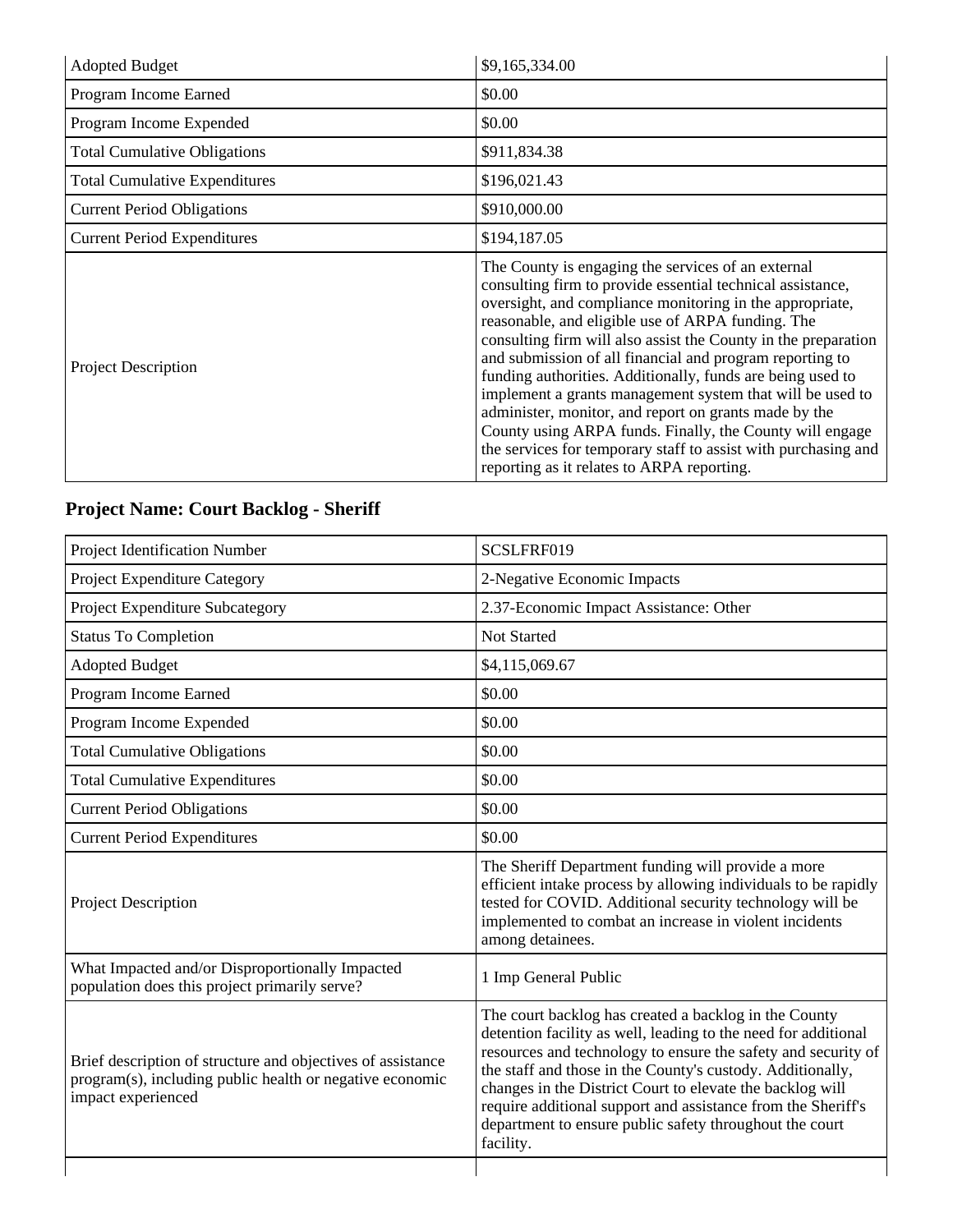| Project Identification Number                                                                                                                                       | SCSLFRF018                                                                                                                                                                                                                                            |
|---------------------------------------------------------------------------------------------------------------------------------------------------------------------|-------------------------------------------------------------------------------------------------------------------------------------------------------------------------------------------------------------------------------------------------------|
| Project Expenditure Category                                                                                                                                        | 2-Negative Economic Impacts                                                                                                                                                                                                                           |
| Project Expenditure Subcategory                                                                                                                                     | 2.37-Economic Impact Assistance: Other                                                                                                                                                                                                                |
| <b>Status To Completion</b>                                                                                                                                         | Completed less than 50%                                                                                                                                                                                                                               |
| <b>Adopted Budget</b>                                                                                                                                               | \$3,617,677.13                                                                                                                                                                                                                                        |
| Program Income Earned                                                                                                                                               | \$0.00                                                                                                                                                                                                                                                |
| Program Income Expended                                                                                                                                             | \$0.00                                                                                                                                                                                                                                                |
| <b>Total Cumulative Obligations</b>                                                                                                                                 | \$107,660.85                                                                                                                                                                                                                                          |
| <b>Total Cumulative Expenditures</b>                                                                                                                                | \$107,527.43                                                                                                                                                                                                                                          |
| <b>Current Period Obligations</b>                                                                                                                                   | \$57,145.77                                                                                                                                                                                                                                           |
| <b>Current Period Expenditures</b>                                                                                                                                  | \$57,012.35                                                                                                                                                                                                                                           |
| <b>Project Description</b>                                                                                                                                          | Funds will be used by the District Attorney to hire and staff<br>critical roles in addressing the court backlog, which includes<br>attorneys and technical professionals.                                                                             |
| What Impacted and/or Disproportionally Impacted<br>population does this project primarily serve?                                                                    | 1 Imp General Public                                                                                                                                                                                                                                  |
| Brief description of structure and objectives of assistance<br>program(s), including public health or negative economic<br>impact experienced                       | Efforts within the District Court to help expedite the backlog<br>of cases has led to a need for additional defense attorneys<br>who are able to assist with the increased case loads.                                                                |
| Brief description of recipient's approach to ensuring that<br>response is reasonable and proportional to a public health or<br>negative economic impact of Covid-19 | The District Court is instituting a series of measured and<br>effective initiatives that are geared to expediting the backlog<br>of cases in the court and bringing resolutions to the citizens<br>whose cases have been delayed due to the pandemic. |

#### **Project Name: Court Backlog - District Attorney**

#### **Project Name: Court Backlog - Courts**

| Project Identification Number        | SCSLFRF017                                               |
|--------------------------------------|----------------------------------------------------------|
| Project Expenditure Category         | 2-Negative Economic Impacts                              |
| Project Expenditure Subcategory      | 2.37-Economic Impact Assistance: Other                   |
| <b>Status To Completion</b>          | Completed less than 50%                                  |
| <b>Adopted Budget</b>                | \$10,503,789.02                                          |
| Program Income Earned                | \$0.00                                                   |
| Program Income Expended              | \$0.00                                                   |
| <b>Total Cumulative Obligations</b>  | \$191,823.22                                             |
| <b>Total Cumulative Expenditures</b> | \$186,399.70                                             |
| <b>Current Period Obligations</b>    | \$118,682.00                                             |
| <b>Current Period Expenditures</b>   | \$113,258.48                                             |
|                                      | The Court will increase the capacity to dispose cases by |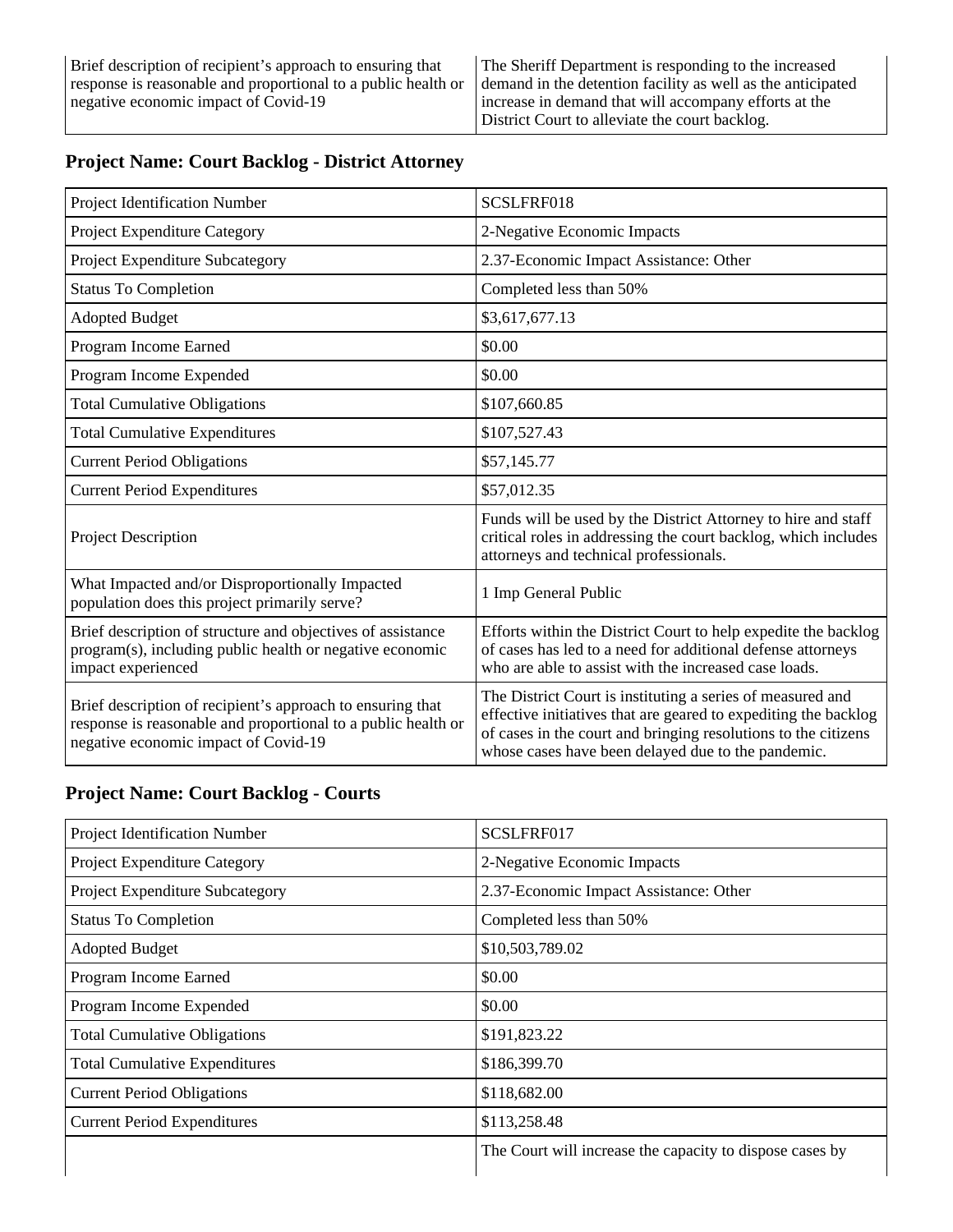| <b>Project Description</b>                                                                                                                                          | increasing staff of defense attorneys, investigators, pro tem<br>judges, and support staff; procure supplies, furniture, and<br>equipment to support hearing cases; and other expenses to<br>protect the health and safety of those with business before<br>the Court.                                                                 |
|---------------------------------------------------------------------------------------------------------------------------------------------------------------------|----------------------------------------------------------------------------------------------------------------------------------------------------------------------------------------------------------------------------------------------------------------------------------------------------------------------------------------|
| What is the Total expected capital expenditure, including<br>pre-development costs, if applicable                                                                   | \$450,000.00                                                                                                                                                                                                                                                                                                                           |
| Type of capital expenditures, based on the following<br>enumerated uses                                                                                             | Technology and tools                                                                                                                                                                                                                                                                                                                   |
| What Impacted and/or Disproportionally Impacted<br>population does this project primarily serve?                                                                    | 1 Imp General Public                                                                                                                                                                                                                                                                                                                   |
| Brief description of structure and objectives of assistance<br>program(s), including public health or negative economic<br>impact experienced                       | This component of funding to address the court backlog will<br>provide for resources that will alleviate the strain on the<br>dockets of the sitting judges, including Alternative Dispute<br>Resolution for family law cases and pro tem judges to<br>hearing special docket hearings that do not need to go before<br>a trial judge. |
| Brief description of recipient's approach to ensuring that<br>response is reasonable and proportional to a public health or<br>negative economic impact of Covid-19 | The District Court is instituting a series of measured and<br>effective initiatives that are geared to expediting the backlog<br>of cases in the court and bringing resolutions to the citizens<br>whose cases have been delayed due to the pandemic.                                                                                  |

## **Project Name: Cleaning Services for County Facilities**

| Project Identification Number                                                                                                                 | SCSLFRF013                                                                                                                                                                                                                                                          |
|-----------------------------------------------------------------------------------------------------------------------------------------------|---------------------------------------------------------------------------------------------------------------------------------------------------------------------------------------------------------------------------------------------------------------------|
| Project Expenditure Category                                                                                                                  | 1-Public Health                                                                                                                                                                                                                                                     |
| Project Expenditure Subcategory                                                                                                               | 1.4-Prevention in Congregate Settings (Nursing Homes,<br>Prisons/Jails, Dense Work Sites, Schools, Child care<br>facilities, etc.)                                                                                                                                  |
| <b>Status To Completion</b>                                                                                                                   | Completed less than 50%                                                                                                                                                                                                                                             |
| <b>Adopted Budget</b>                                                                                                                         | \$533,914.12                                                                                                                                                                                                                                                        |
| Program Income Earned                                                                                                                         | \$0.00                                                                                                                                                                                                                                                              |
| Program Income Expended                                                                                                                       | \$0.00                                                                                                                                                                                                                                                              |
| <b>Total Cumulative Obligations</b>                                                                                                           | \$67,065.42                                                                                                                                                                                                                                                         |
| <b>Total Cumulative Expenditures</b>                                                                                                          | \$59,855.42                                                                                                                                                                                                                                                         |
| <b>Current Period Obligations</b>                                                                                                             | \$65,300.00                                                                                                                                                                                                                                                         |
| <b>Current Period Expenditures</b>                                                                                                            | \$58,090.00                                                                                                                                                                                                                                                         |
| Project Description                                                                                                                           | Funds will be utilized to continue the use of electrostatic<br>cleaning treatments by an outsourced company to<br>proactively clean and maintain high traffic areas. The type<br>and frequency of cleaning applications may be adjust<br>depending on CDC guidance. |
| What Impacted and/or Disproportionally Impacted<br>population does this project primarily serve?                                              | 1 Imp General Public                                                                                                                                                                                                                                                |
| Brief description of structure and objectives of assistance<br>program(s), including public health or negative economic<br>impact experienced | Funding is utilized to clean and sanitize the County's<br>custodial facilities to minimize the exposure and spread of<br>pathogens within this facilities.                                                                                                          |
| Brief description of recipient's approach to ensuring that<br>response is reasonable and proportional to a public health or                   | Due to the ongoing delays in processing the court backlog,<br>individuals in the County's custody are at greater risk of                                                                                                                                            |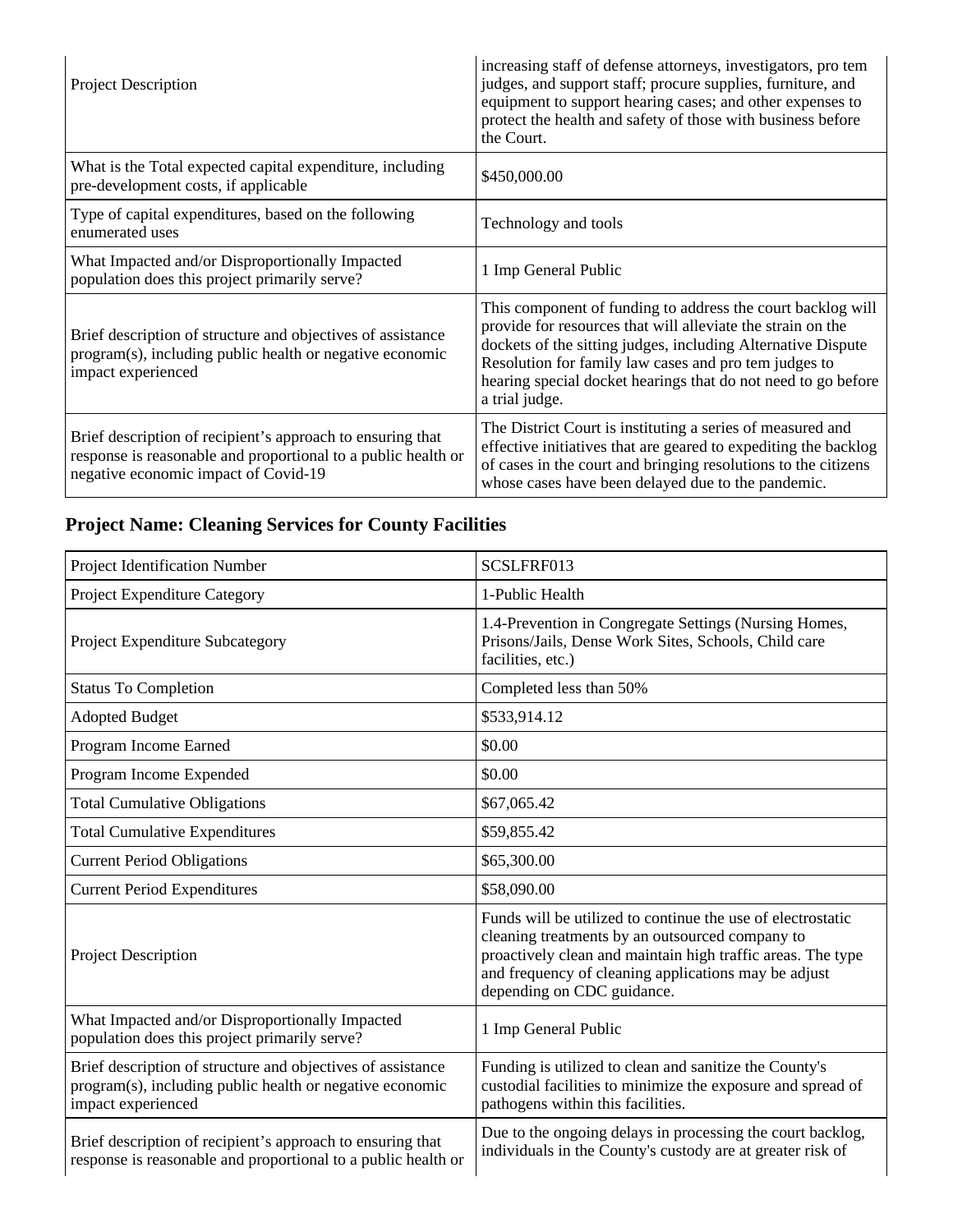### **Project Name: Court Backlog - Corrections**

| Project Identification Number                                                                                                                                       | SCSLFRF021                                                                                                                                                                                                             |
|---------------------------------------------------------------------------------------------------------------------------------------------------------------------|------------------------------------------------------------------------------------------------------------------------------------------------------------------------------------------------------------------------|
| Project Expenditure Category                                                                                                                                        | 2-Negative Economic Impacts                                                                                                                                                                                            |
| Project Expenditure Subcategory                                                                                                                                     | 2.37-Economic Impact Assistance: Other                                                                                                                                                                                 |
| <b>Status To Completion</b>                                                                                                                                         | Completed less than 50%                                                                                                                                                                                                |
| <b>Adopted Budget</b>                                                                                                                                               | \$485,244.35                                                                                                                                                                                                           |
| Program Income Earned                                                                                                                                               | \$0.00                                                                                                                                                                                                                 |
| Program Income Expended                                                                                                                                             | \$0.00                                                                                                                                                                                                                 |
| <b>Total Cumulative Obligations</b>                                                                                                                                 | \$54,460.45                                                                                                                                                                                                            |
| <b>Total Cumulative Expenditures</b>                                                                                                                                | \$54,460.45                                                                                                                                                                                                            |
| <b>Current Period Obligations</b>                                                                                                                                   | \$44,490.72                                                                                                                                                                                                            |
| <b>Current Period Expenditures</b>                                                                                                                                  | \$44,490.72                                                                                                                                                                                                            |
| <b>Project Description</b>                                                                                                                                          | The Community Corrections funding will provide a faster<br>process to intake new clients by employing new individuals<br>to help with the process. Implementing a new diversion<br>program to alleviate court backlog. |
| What is the Total expected capital expenditure, including<br>pre-development costs, if applicable                                                                   | \$48,132.00                                                                                                                                                                                                            |
| What Impacted and/or Disproportionally Impacted<br>population does this project primarily serve?                                                                    | 1 Imp General Public                                                                                                                                                                                                   |
| Brief description of structure and objectives of assistance<br>program(s), including public health or negative economic<br>impact experienced                       | The Community Corrections funding will provide a faster<br>process to intake new clients by employing new individuals<br>to help with the process. Implementing a new diversion<br>program to alleviate court backlog. |
| Brief description of recipient's approach to ensuring that<br>response is reasonable and proportional to a public health or<br>negative economic impact of Covid-19 | Efforts within Community Corrections help to alleviate the<br>court backlog and address the public safety issues that have<br>been exacerbated by the economic impacts of COVID-19                                     |

### **Project Name: Remote Work for County Staff**

| Project Identification Number          | SCSLFRF015                                                                                                                         |
|----------------------------------------|------------------------------------------------------------------------------------------------------------------------------------|
| <b>Project Expenditure Category</b>    | 1-Public Health                                                                                                                    |
| <b>Project Expenditure Subcategory</b> | 1.4-Prevention in Congregate Settings (Nursing Homes,<br>Prisons/Jails, Dense Work Sites, Schools, Child care<br>facilities, etc.) |
| <b>Status To Completion</b>            | Completed less than 50%                                                                                                            |
| <b>Adopted Budget</b>                  | \$297,524.93                                                                                                                       |
| Program Income Earned                  | \$0.00                                                                                                                             |
| Program Income Expended                | \$0.00                                                                                                                             |
| <b>Total Cumulative Obligations</b>    | \$78,794.93                                                                                                                        |
| <b>Total Cumulative Expenditures</b>   | \$58,101.38                                                                                                                        |
| <b>Current Period Obligations</b>      | \$58,533.86                                                                                                                        |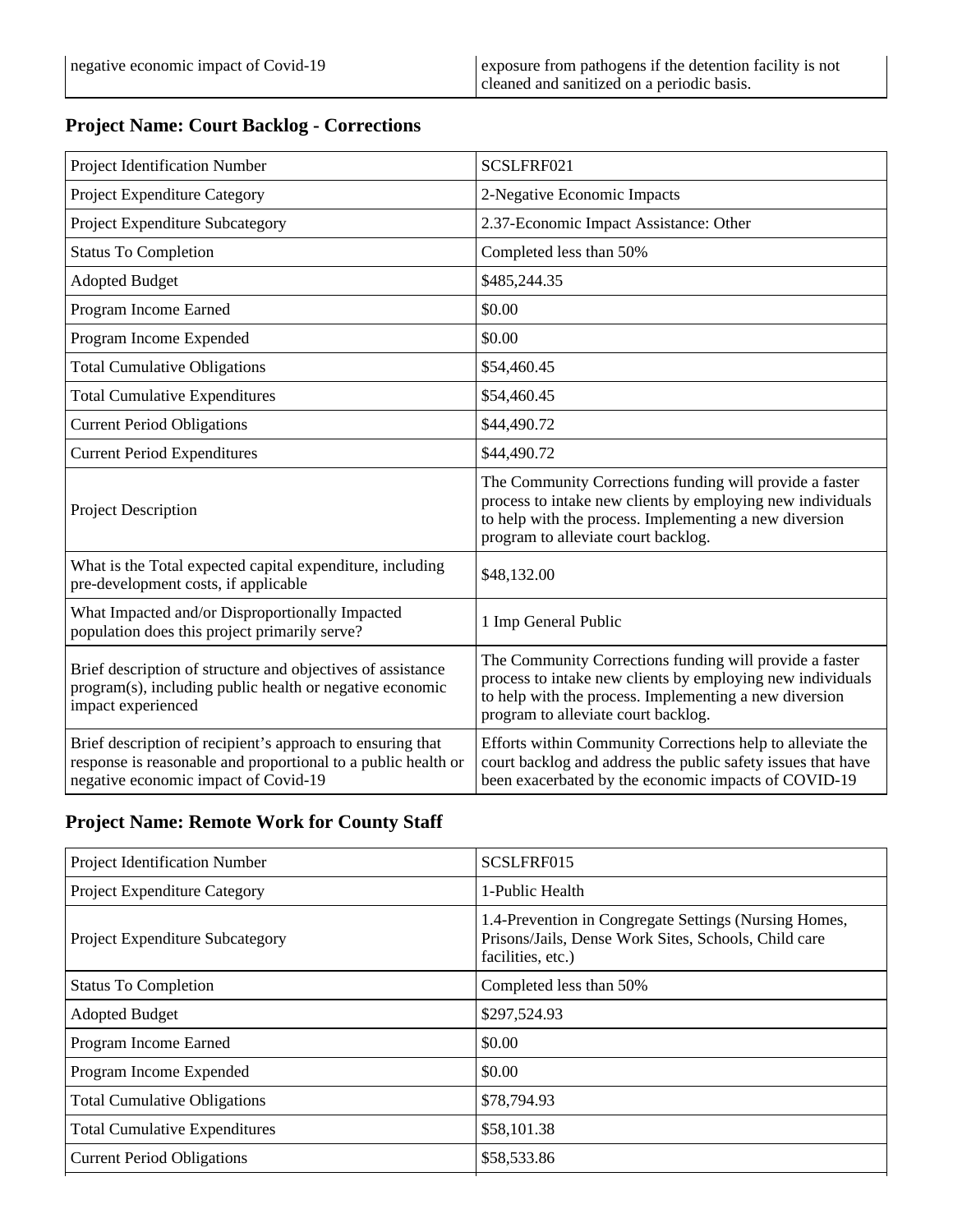| <b>Current Period Expenditures</b>                                                                                                                                  | \$37,840.31                                                                                                                                                                                         |
|---------------------------------------------------------------------------------------------------------------------------------------------------------------------|-----------------------------------------------------------------------------------------------------------------------------------------------------------------------------------------------------|
| <b>Project Description</b>                                                                                                                                          | The remote work funding will provide new equipment and<br>software to maintain statutory requirements and allow for<br>long-term telework.                                                          |
| What Impacted and/or Disproportionally Impacted<br>population does this project primarily serve?                                                                    | 1 Imp General Public                                                                                                                                                                                |
| Brief description of structure and objectives of assistance<br>program(s), including public health or negative economic<br>impact experienced                       | Providing resources that allow for County employees to<br>continue to work remotely allows for the County to maintain<br>a continuity of services by minimizing potential exposure to<br>pathogens. |
| Brief description of recipient's approach to ensuring that<br>response is reasonable and proportional to a public health or<br>negative economic impact of Covid-19 | The County continues to maintain a remote work<br>environment for certain employees and on an as needed<br>basis to control and prevent the spread of COVID-19.                                     |

## **Project Name: PPE for County Staff**

| Project Identification Number                                                                                                                                       | SCSLFRF012                                                                                                                                                     |
|---------------------------------------------------------------------------------------------------------------------------------------------------------------------|----------------------------------------------------------------------------------------------------------------------------------------------------------------|
| Project Expenditure Category                                                                                                                                        | 1-Public Health                                                                                                                                                |
| Project Expenditure Subcategory                                                                                                                                     | 1.5-Personal Protective Equipment                                                                                                                              |
| <b>Status To Completion</b>                                                                                                                                         | Completed less than 50%                                                                                                                                        |
| <b>Adopted Budget</b>                                                                                                                                               | \$754,324.11                                                                                                                                                   |
| Program Income Earned                                                                                                                                               | \$0.00                                                                                                                                                         |
| Program Income Expended                                                                                                                                             | \$0.00                                                                                                                                                         |
| <b>Total Cumulative Obligations</b>                                                                                                                                 | \$32,254.54                                                                                                                                                    |
| <b>Total Cumulative Expenditures</b>                                                                                                                                | \$32,122.54                                                                                                                                                    |
| <b>Current Period Obligations</b>                                                                                                                                   | \$2,523.34                                                                                                                                                     |
| <b>Current Period Expenditures</b>                                                                                                                                  | \$2,391.34                                                                                                                                                     |
| Project Description                                                                                                                                                 | The PPE funding will be used to maintain a 90-day supply of<br>PPE.                                                                                            |
| What Impacted and/or Disproportionally Impacted<br>population does this project primarily serve?                                                                    | 1 Imp General Public                                                                                                                                           |
| Brief description of structure and objectives of assistance<br>program(s), including public health or negative economic<br>impact experienced                       | The PPE inventory is available to ensure the County can<br>response to government or public incidents with an adequate<br>supply of PPE.                       |
| Brief description of recipient's approach to ensuring that<br>response is reasonable and proportional to a public health or<br>negative economic impact of Covid-19 | Maintaining a supply of a PPE ensures availability of needed<br>supplies when they are needed without undue delay from<br>supply chain or availability issues. |

## **Project Name: Risk Fit Tester**

| Project Identification Number   | SCSLFRF009                                                                                                       |
|---------------------------------|------------------------------------------------------------------------------------------------------------------|
| Project Expenditure Category    | 1-Public Health                                                                                                  |
| Project Expenditure Subcategory | 3.1-Public Sector Workforce: Payroll and Benefits for Public<br>Health, Public Safety, or Human Services Workers |
| <b>Status To Completion</b>     | Completed less than 50%                                                                                          |
| <b>Adopted Budget</b>           | \$254,483.91                                                                                                     |
|                                 |                                                                                                                  |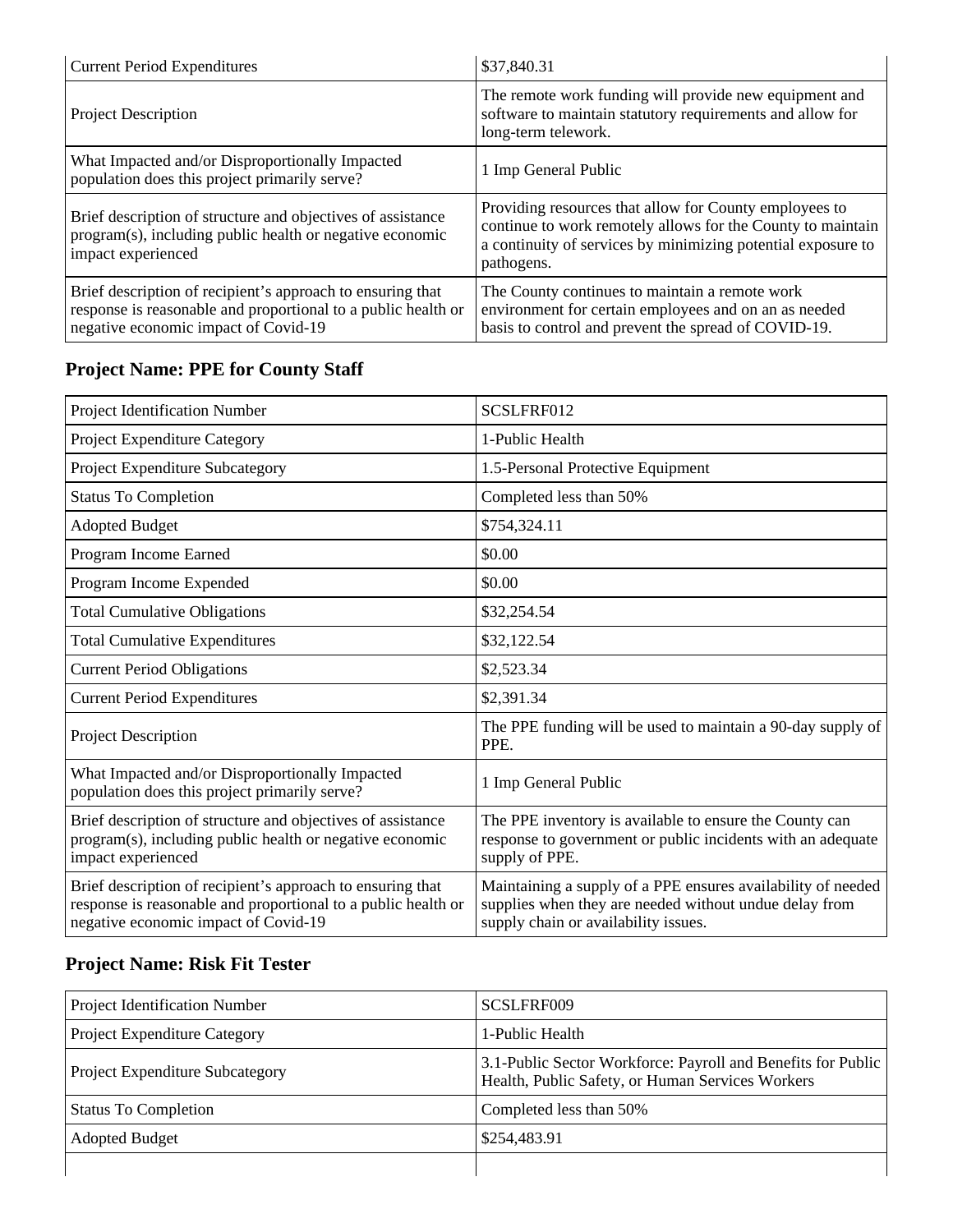| Program Income Earned                                                                                                                                               | \$0.00                                                                                                                                                                                                                                                                                                                                                                                      |
|---------------------------------------------------------------------------------------------------------------------------------------------------------------------|---------------------------------------------------------------------------------------------------------------------------------------------------------------------------------------------------------------------------------------------------------------------------------------------------------------------------------------------------------------------------------------------|
| Program Income Expended                                                                                                                                             | \$0.00                                                                                                                                                                                                                                                                                                                                                                                      |
| <b>Total Cumulative Obligations</b>                                                                                                                                 | \$25,106.09                                                                                                                                                                                                                                                                                                                                                                                 |
| <b>Total Cumulative Expenditures</b>                                                                                                                                | \$24,810.43                                                                                                                                                                                                                                                                                                                                                                                 |
| <b>Current Period Obligations</b>                                                                                                                                   | \$25,106.09                                                                                                                                                                                                                                                                                                                                                                                 |
| <b>Current Period Expenditures</b>                                                                                                                                  | \$24,810.43                                                                                                                                                                                                                                                                                                                                                                                 |
| <b>Project Description</b>                                                                                                                                          | The Risk Fit Tester (Respiratory Protection Program<br>Specialist) is a full-time equivalent who will provide<br>OSHA-level compliance to employee training and fit testing<br>for masks designed to prevent the spread of airborne<br>pathogens.                                                                                                                                           |
| Brief description of structure and objectives of assistance<br>program(s), including public health or negative economic<br>impact experienced                       | The Risk Fit Tester (Respiratory Protection Program<br>Specialist) is a full-time equivalent who will provide<br>OSHA-level compliance to employee training and fit testing<br>for masks designed to prevent the spread of airborne<br>pathogens.                                                                                                                                           |
| Brief description of recipient's approach to ensuring that<br>response is reasonable and proportional to a public health or<br>negative economic impact of Covid-19 | Prior to the COVID-19 pandemic, the County did not have a<br>resource available to provide face mask fit testing and<br>training across all departments. This role allows for the<br>County to ensure each employee receives annual<br>certification and training in face mask use to prevent the<br>spread of airborne pathogens and help ensure the continuity<br>of government services. |
| Number of government FTEs responding to COVID-19<br>supported under this authority                                                                                  | 1                                                                                                                                                                                                                                                                                                                                                                                           |

## **Project Name: Public Health Communications**

| Project Identification Number                   | SCSLFRF010                                                                                                                                                                                                                                                                                                                                                                         |
|-------------------------------------------------|------------------------------------------------------------------------------------------------------------------------------------------------------------------------------------------------------------------------------------------------------------------------------------------------------------------------------------------------------------------------------------|
| Project Expenditure Category                    | 1-Public Health                                                                                                                                                                                                                                                                                                                                                                    |
| Project Expenditure Subcategory                 | 1.7-Other COVID-19 Public Health Expenses (including<br>Communications, Enforcement, Isolation/Quarantine)                                                                                                                                                                                                                                                                         |
| <b>Status To Completion</b>                     | Completed less than 50%                                                                                                                                                                                                                                                                                                                                                            |
| <b>Adopted Budget</b>                           | \$975,395.21                                                                                                                                                                                                                                                                                                                                                                       |
| Program Income Earned                           | \$0.00                                                                                                                                                                                                                                                                                                                                                                             |
| Program Income Expended                         | \$0.00                                                                                                                                                                                                                                                                                                                                                                             |
| <b>Total Cumulative Obligations</b>             | \$67,436.33                                                                                                                                                                                                                                                                                                                                                                        |
| <b>Total Cumulative Expenditures</b>            | \$34,944.74                                                                                                                                                                                                                                                                                                                                                                        |
| <b>Current Period Obligations</b>               | \$65,166.12                                                                                                                                                                                                                                                                                                                                                                        |
| <b>Current Period Expenditures</b>              | \$32,674.53                                                                                                                                                                                                                                                                                                                                                                        |
| <b>Project Description</b>                      | The Strategic Communications Department will utilize a<br>multi-media campaign to disseminate information to the<br>public in Sedgwick County about issues related to the public<br>health response to the COVID pandemic, including<br>information on testing and vaccination as well as current and<br>emerging best practices regarding the prevention of<br>COVID-19 variants. |
| What Impacted and/or Disproportionally Impacted |                                                                                                                                                                                                                                                                                                                                                                                    |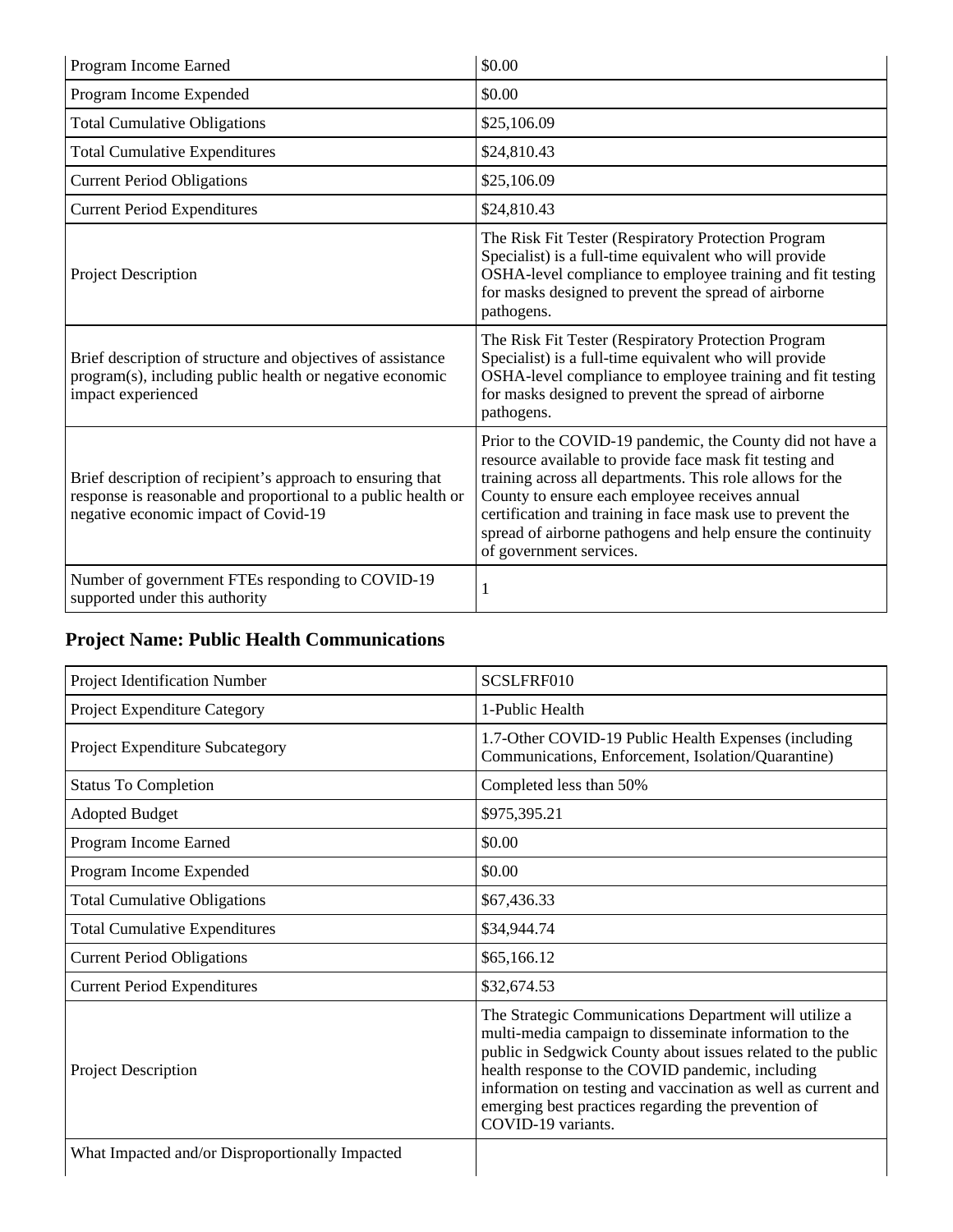| population does this project primarily serve?                                                                                                                       | 1 Imp General Public                                                                                                                                                                                                                                                                                                                |
|---------------------------------------------------------------------------------------------------------------------------------------------------------------------|-------------------------------------------------------------------------------------------------------------------------------------------------------------------------------------------------------------------------------------------------------------------------------------------------------------------------------------|
| Brief description of structure and objectives of assistance<br>program(s), including public health or negative economic<br>impact experienced                       | The outreach component of the Health Department public<br>health response to COVID-19 is focused on continuity of<br>messaging to residents that provides accurate and up-to-date<br>information on the current availability testing and<br>vaccination, as well as best practice information on disease<br>prevention and control. |
| Brief description of recipient's approach to ensuring that<br>response is reasonable and proportional to a public health or<br>negative economic impact of Covid-19 | The Health Department continues to leverage guidance from<br>the CDC and State health authorities on the best practices for<br>COVID-19 response.                                                                                                                                                                                   |

### **Project Name: EMS Logistics**

| Project Identification Number                                                                                                                                       | SCSLFRF008                                                                                                                                                                                                                                                                                                                              |
|---------------------------------------------------------------------------------------------------------------------------------------------------------------------|-----------------------------------------------------------------------------------------------------------------------------------------------------------------------------------------------------------------------------------------------------------------------------------------------------------------------------------------|
|                                                                                                                                                                     |                                                                                                                                                                                                                                                                                                                                         |
| Project Expenditure Category                                                                                                                                        | 1-Public Health                                                                                                                                                                                                                                                                                                                         |
| Project Expenditure Subcategory                                                                                                                                     | 3.1-Public Sector Workforce: Payroll and Benefits for Public<br>Health, Public Safety, or Human Services Workers                                                                                                                                                                                                                        |
| <b>Status To Completion</b>                                                                                                                                         | Completed less than 50%                                                                                                                                                                                                                                                                                                                 |
| <b>Adopted Budget</b>                                                                                                                                               | \$179,488.25                                                                                                                                                                                                                                                                                                                            |
| Program Income Earned                                                                                                                                               | \$0.00                                                                                                                                                                                                                                                                                                                                  |
| Program Income Expended                                                                                                                                             | \$0.00                                                                                                                                                                                                                                                                                                                                  |
| <b>Total Cumulative Obligations</b>                                                                                                                                 | \$7,490.90                                                                                                                                                                                                                                                                                                                              |
| <b>Total Cumulative Expenditures</b>                                                                                                                                | \$7,490.90                                                                                                                                                                                                                                                                                                                              |
| <b>Current Period Obligations</b>                                                                                                                                   | \$7,490.90                                                                                                                                                                                                                                                                                                                              |
| <b>Current Period Expenditures</b>                                                                                                                                  | \$7,490.90                                                                                                                                                                                                                                                                                                                              |
| Project Description                                                                                                                                                 | The Emergency Medical Services Logistics position is a<br>full-time equivalent who will assist with call volume,<br>provide delivery of PPE/medical supplies, and manage the<br>inventory of supplies. This position will add to the logistics<br>team and is designed for turnover prevention.                                         |
| Brief description of structure and objectives of assistance<br>program(s), including public health or negative economic<br>impact experienced                       | The Emergency Medical Services Logistics position is a<br>full-time equivalent who will assist with call volume,<br>provide delivery of PPE/medical supplies, and manage the<br>inventory of supplies. This position will add to the logistics<br>team and is designed for turnover prevention.                                         |
| Brief description of recipient's approach to ensuring that<br>response is reasonable and proportional to a public health or<br>negative economic impact of Covid-19 | The COVID-19 pandemic put a strain on the staff's ability to<br>maintain adequate inventory of critical supplies and ensure<br>that those supplies were distributed in an efficient and<br>effective manner. This role alleviates the strain on staff and<br>provides essential services to County employees and<br>community partners. |
| Number of government FTEs responding to COVID-19<br>supported under this authority                                                                                  | $\mathbf{1}$                                                                                                                                                                                                                                                                                                                            |

### **Project Name: Health Department Payroll for Public Health Responding to COVID**

| <b>Project Identification Number</b> | SCSLFRF002                                                   |
|--------------------------------------|--------------------------------------------------------------|
| <b>Project Expenditure Category</b>  | 1-Public Health                                              |
|                                      | 3.1-Public Sector Workforce: Payroll and Benefits for Public |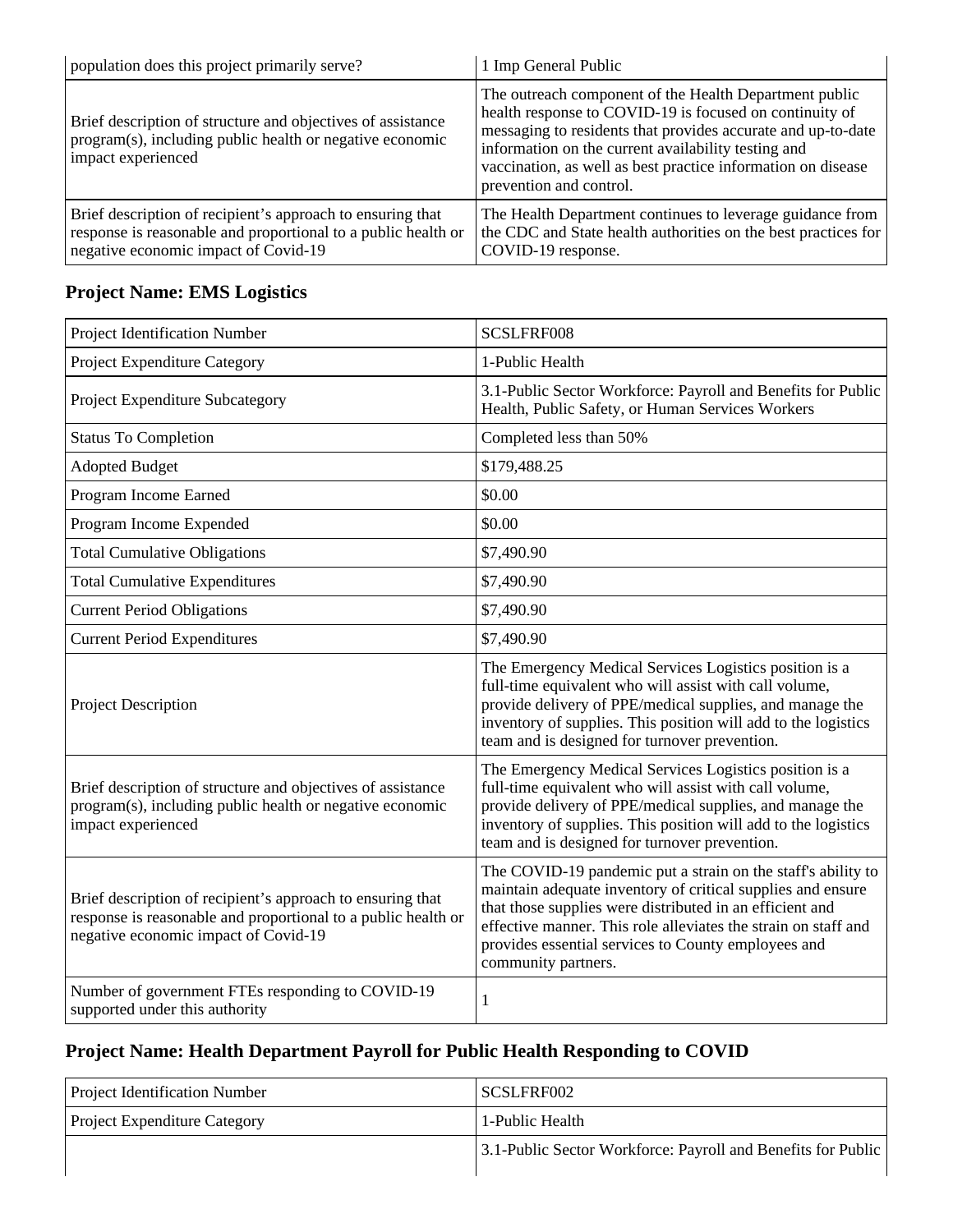| Project Expenditure Subcategory                                                                                                                                     | Health, Public Safety, or Human Services Workers                                                                                                                                                                                                                                                                                                                                                                                                                                                                                                                                                                                                                                                                                                                   |
|---------------------------------------------------------------------------------------------------------------------------------------------------------------------|--------------------------------------------------------------------------------------------------------------------------------------------------------------------------------------------------------------------------------------------------------------------------------------------------------------------------------------------------------------------------------------------------------------------------------------------------------------------------------------------------------------------------------------------------------------------------------------------------------------------------------------------------------------------------------------------------------------------------------------------------------------------|
| <b>Status To Completion</b>                                                                                                                                         | Completed less than 50%                                                                                                                                                                                                                                                                                                                                                                                                                                                                                                                                                                                                                                                                                                                                            |
| <b>Adopted Budget</b>                                                                                                                                               | \$11,436,129.85                                                                                                                                                                                                                                                                                                                                                                                                                                                                                                                                                                                                                                                                                                                                                    |
| Program Income Earned                                                                                                                                               | \$0.00                                                                                                                                                                                                                                                                                                                                                                                                                                                                                                                                                                                                                                                                                                                                                             |
| Program Income Expended                                                                                                                                             | \$0.00                                                                                                                                                                                                                                                                                                                                                                                                                                                                                                                                                                                                                                                                                                                                                             |
| <b>Total Cumulative Obligations</b>                                                                                                                                 | \$2,021,904.34                                                                                                                                                                                                                                                                                                                                                                                                                                                                                                                                                                                                                                                                                                                                                     |
| <b>Total Cumulative Expenditures</b>                                                                                                                                | \$2,021,904.34                                                                                                                                                                                                                                                                                                                                                                                                                                                                                                                                                                                                                                                                                                                                                     |
| <b>Current Period Obligations</b>                                                                                                                                   | \$711,333.34                                                                                                                                                                                                                                                                                                                                                                                                                                                                                                                                                                                                                                                                                                                                                       |
| <b>Current Period Expenditures</b>                                                                                                                                  | \$711,333.34                                                                                                                                                                                                                                                                                                                                                                                                                                                                                                                                                                                                                                                                                                                                                       |
| Project Description                                                                                                                                                 | The Health Department will utilize funding to address public<br>health response related to the COVID pandemic, to include<br>providing testing and vaccination, responsive staffing to<br>meet service delivery demands, a Disease Investigator, and<br>associated administration and expenses. The Health<br>Department will hire up to 100 employees necessary for the<br>Health Department to continue to be primarily dedicated to<br>delivery of response, mitigation, and recovery to the<br>COVID-19 pandemic. These personnel will perform daily<br>tasks necessary to provide no-cost testing and COVID-19<br>vaccinations as well as continuing health education, contract<br>tracing, and other necessary COVID-19 medical support to<br>the community. |
| Brief description of structure and objectives of assistance<br>program(s), including public health or negative economic<br>impact experienced                       | he Health Department will hire up to 100 employees<br>necessary for the Health Department to continue to be<br>primarily dedicated to delivery of response, mitigation, and<br>recovery to the COVID-19 pandemic. These personnel will<br>perform daily tasks necessary to provide no-cost testing and<br>COVID-19 vaccinations as well as continuing health<br>education, contract tracing, and other necessary COVID-19<br>medical support to the community.                                                                                                                                                                                                                                                                                                     |
| Brief description of recipient's approach to ensuring that<br>response is reasonable and proportional to a public health or<br>negative economic impact of Covid-19 | There is a wide range of public health measures that are still<br>being utilized in the response to and recovery from the<br>COVID-19 pandemic, including testing, vaccination, and<br>community outreach. The resources hired with this funding<br>are essential in maintaining a reasonable and measured<br>response to the ongoing need of the County's residents.                                                                                                                                                                                                                                                                                                                                                                                              |
| Number of government FTEs responding to COVID-19<br>supported under this authority                                                                                  | 87                                                                                                                                                                                                                                                                                                                                                                                                                                                                                                                                                                                                                                                                                                                                                                 |

## **Project Name: Emergency Management Logistics**

| <b>Project Identification Number</b> | SCSLFRF007                                                                                                       |
|--------------------------------------|------------------------------------------------------------------------------------------------------------------|
| Project Expenditure Category         | 1-Public Health                                                                                                  |
| Project Expenditure Subcategory      | 3.1-Public Sector Workforce: Payroll and Benefits for Public<br>Health, Public Safety, or Human Services Workers |
| <b>Status To Completion</b>          | Completed less than 50%                                                                                          |
| <b>Adopted Budget</b>                | \$78,418.40                                                                                                      |
| Program Income Earned                | \$0.00                                                                                                           |
| Program Income Expended              | \$0.00                                                                                                           |
|                                      |                                                                                                                  |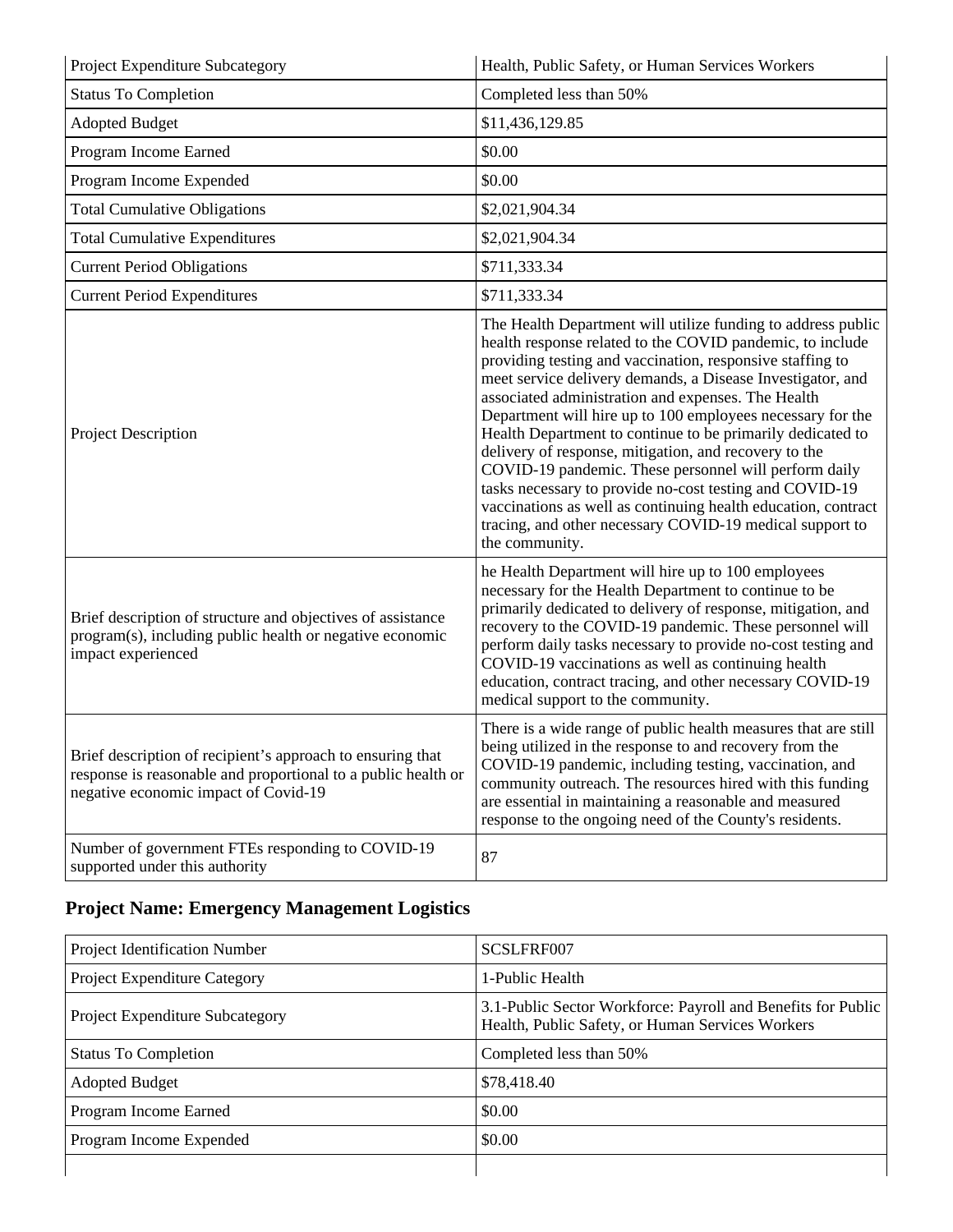| <b>Total Cumulative Obligations</b>                                                                                                                                 | \$33,150.86                                                                                                                                                                                                                                                                                                                             |
|---------------------------------------------------------------------------------------------------------------------------------------------------------------------|-----------------------------------------------------------------------------------------------------------------------------------------------------------------------------------------------------------------------------------------------------------------------------------------------------------------------------------------|
| <b>Total Cumulative Expenditures</b>                                                                                                                                | \$33,150.86                                                                                                                                                                                                                                                                                                                             |
| <b>Current Period Obligations</b>                                                                                                                                   | \$13,176.63                                                                                                                                                                                                                                                                                                                             |
| <b>Current Period Expenditures</b>                                                                                                                                  | \$13,176.63                                                                                                                                                                                                                                                                                                                             |
| <b>Project Description</b>                                                                                                                                          | The Emergency Management Logistics position is a<br>full-time equivalent who will assist with delivery of PPE and<br>medical supplies and manage the inventory of supplies.                                                                                                                                                             |
| Brief description of structure and objectives of assistance<br>program(s), including public health or negative economic<br>impact experienced                       | The Emergency Management Logistics position is a<br>full-time equivalent who will assist with delivery of PPE and<br>medical supplies and manage the inventory of supplies.                                                                                                                                                             |
| Brief description of recipient's approach to ensuring that<br>response is reasonable and proportional to a public health or<br>negative economic impact of Covid-19 | The COVID-19 pandemic put a strain on the staff's ability to<br>maintain adequate inventory of critical supplies and ensure<br>that those supplies were distributed in an efficient and<br>effective manner. This role alleviates the strain on staff and<br>provides essential services to County employees and<br>community partners. |
| Number of government FTEs responding to COVID-19<br>supported under this authority                                                                                  |                                                                                                                                                                                                                                                                                                                                         |

## **Project Name: Health Department COVID Testing**

| Project Identification Number                                                                                                                 | SCSLFRF001                                                                                                                                                                                                                                                                                                                                                                                                                                                                                                                                                                                 |
|-----------------------------------------------------------------------------------------------------------------------------------------------|--------------------------------------------------------------------------------------------------------------------------------------------------------------------------------------------------------------------------------------------------------------------------------------------------------------------------------------------------------------------------------------------------------------------------------------------------------------------------------------------------------------------------------------------------------------------------------------------|
| <b>Project Expenditure Category</b>                                                                                                           | 1-Public Health                                                                                                                                                                                                                                                                                                                                                                                                                                                                                                                                                                            |
| Project Expenditure Subcategory                                                                                                               | 1.2-COVID-19 Testing                                                                                                                                                                                                                                                                                                                                                                                                                                                                                                                                                                       |
| <b>Status To Completion</b>                                                                                                                   | Completed less than 50%                                                                                                                                                                                                                                                                                                                                                                                                                                                                                                                                                                    |
| <b>Adopted Budget</b>                                                                                                                         | \$4,696,538.18                                                                                                                                                                                                                                                                                                                                                                                                                                                                                                                                                                             |
| Program Income Earned                                                                                                                         | \$0.00                                                                                                                                                                                                                                                                                                                                                                                                                                                                                                                                                                                     |
| Program Income Expended                                                                                                                       | \$0.00                                                                                                                                                                                                                                                                                                                                                                                                                                                                                                                                                                                     |
| <b>Total Cumulative Obligations</b>                                                                                                           | \$2,965,781.49                                                                                                                                                                                                                                                                                                                                                                                                                                                                                                                                                                             |
| <b>Total Cumulative Expenditures</b>                                                                                                          | \$1,991,815.84                                                                                                                                                                                                                                                                                                                                                                                                                                                                                                                                                                             |
| <b>Current Period Obligations</b>                                                                                                             | \$2,873,102.51                                                                                                                                                                                                                                                                                                                                                                                                                                                                                                                                                                             |
| <b>Current Period Expenditures</b>                                                                                                            | \$1,899,136.86                                                                                                                                                                                                                                                                                                                                                                                                                                                                                                                                                                             |
| Project Description                                                                                                                           | The Health Department will utilize funding to address public<br>health response related to the COVID pandemic, to include<br>providing testing and vaccination, responsive staffing to<br>meet service delivery demands, a Disease Investigator, and<br>associated administration and expenses. The Health<br>Department will provide no-cost COVID-19 testing for<br>County residents in order to detect and trace incidence of<br>COVID-19 infections, and to prevent and/or reduce adverse<br>health impacts, and possible death, caused by the COVID-19<br>virus and related variants. |
| What Impacted and/or Disproportionally Impacted<br>population does this project primarily serve?                                              | 1 Imp General Public                                                                                                                                                                                                                                                                                                                                                                                                                                                                                                                                                                       |
| Brief description of structure and objectives of assistance<br>program(s), including public health or negative economic<br>impact experienced | The Health Department will provide no-cost COVID-19<br>testing for County residents in order to detect and trace<br>incidence of COVID-19 infections, and to prevent and/or<br>reduce adverse health impacts, and possible death, caused by<br>the COVID-19 virus and related variants.                                                                                                                                                                                                                                                                                                    |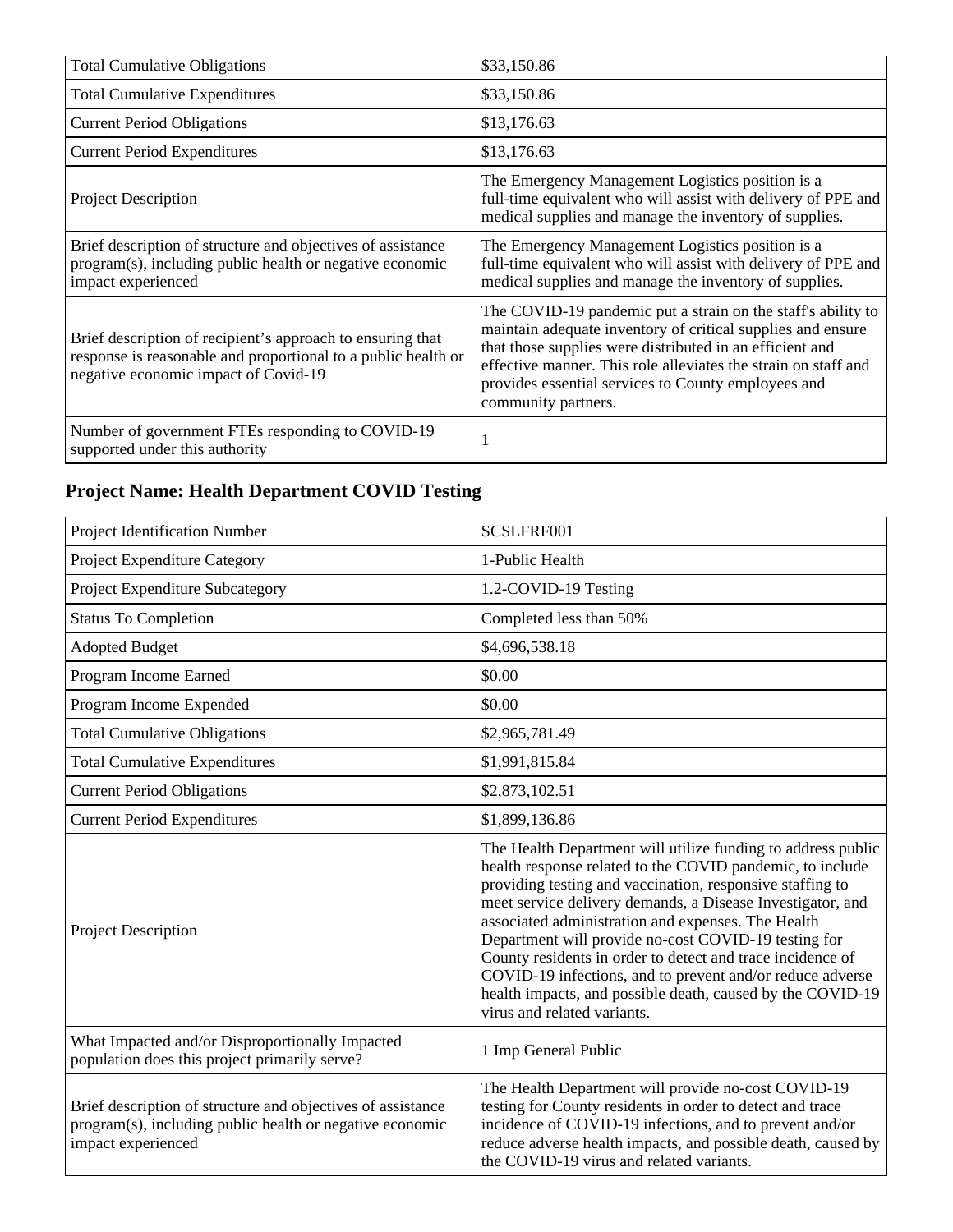| Brief description of recipient's approach to ensuring that<br>response is reasonable and proportional to a public health or<br>negative economic impact of Covid-19 | There continues to be a need for COVID-19 testing<br>throughout our community. By offering no cost testing, the<br>County is able to eliminate financial barriers for those who<br>want or need to get tested. |
|---------------------------------------------------------------------------------------------------------------------------------------------------------------------|----------------------------------------------------------------------------------------------------------------------------------------------------------------------------------------------------------------|
|---------------------------------------------------------------------------------------------------------------------------------------------------------------------|----------------------------------------------------------------------------------------------------------------------------------------------------------------------------------------------------------------|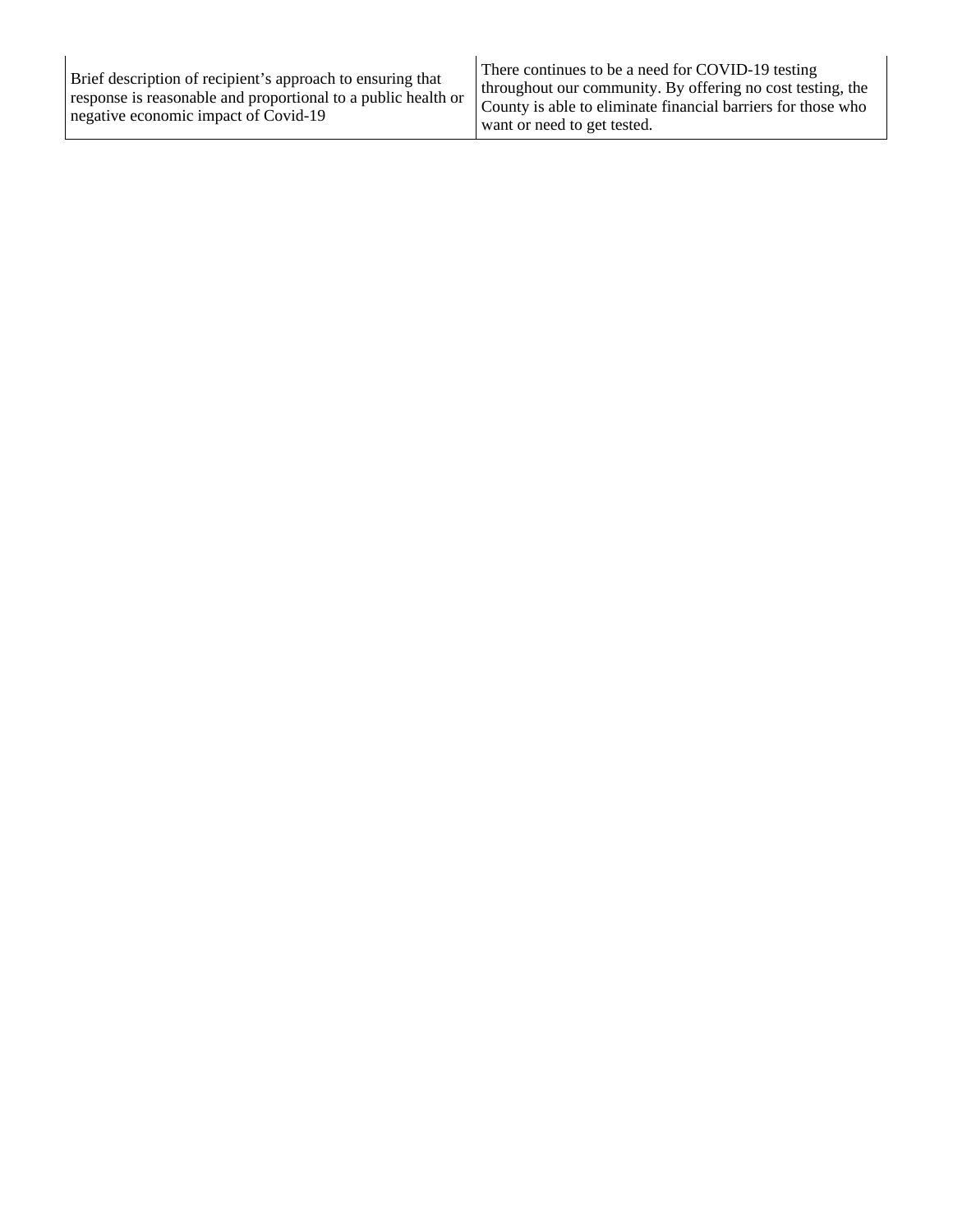## **Subrecipients**

## **Subrecipient Name: Smart Security Inc**

| <b>TIN</b>                              | 464747277                 |
|-----------------------------------------|---------------------------|
| Unique Entity Identifer                 |                           |
| <b>POC Email Address</b>                | info@ssismartsecurity.com |
| Address Line 1                          | 625 S Anna                |
| Address Line 2                          |                           |
| Address Line 3                          |                           |
| City                                    | Wichita                   |
| <b>State</b>                            | <b>KS</b>                 |
| Zip                                     | 67209                     |
| $Zip+4$                                 |                           |
| <b>Entity Type</b>                      | Contractor                |
| Is the Recipient Registered in SAM.Gov? | N/A                       |

### **Subrecipient Name: Interim Healthcare Of Wichita Inc**

| <b>TIN</b>                              |                            |
|-----------------------------------------|----------------------------|
| Unique Entity Identifer                 | TCASEWQG6QQ5               |
| <b>POC Email Address</b>                | info@interimhealthcare.com |
| Address Line 1                          | 9920 E Harry St            |
| Address Line 2                          |                            |
| Address Line 3                          |                            |
| City                                    | Wichita                    |
| <b>State</b>                            | <b>KS</b>                  |
| Zip                                     | 67207                      |
| $Zip+4$                                 |                            |
| <b>Entity Type</b>                      | Contractor                 |
| Is the Recipient Registered in SAM.Gov? | Yes                        |

### **Subrecipient Name: Disaster Recovery Services Llc**

| <b>TIN</b>               |                              |
|--------------------------|------------------------------|
| Unique Entity Identifer  | NNYHJFNG7MS7                 |
| <b>POC Email Address</b> |                              |
| Address Line 1           | 2229 San Felipe St, Ste 1200 |
| Address Line 2           |                              |
| Address Line 3           |                              |
| City                     | Houston                      |
|                          |                              |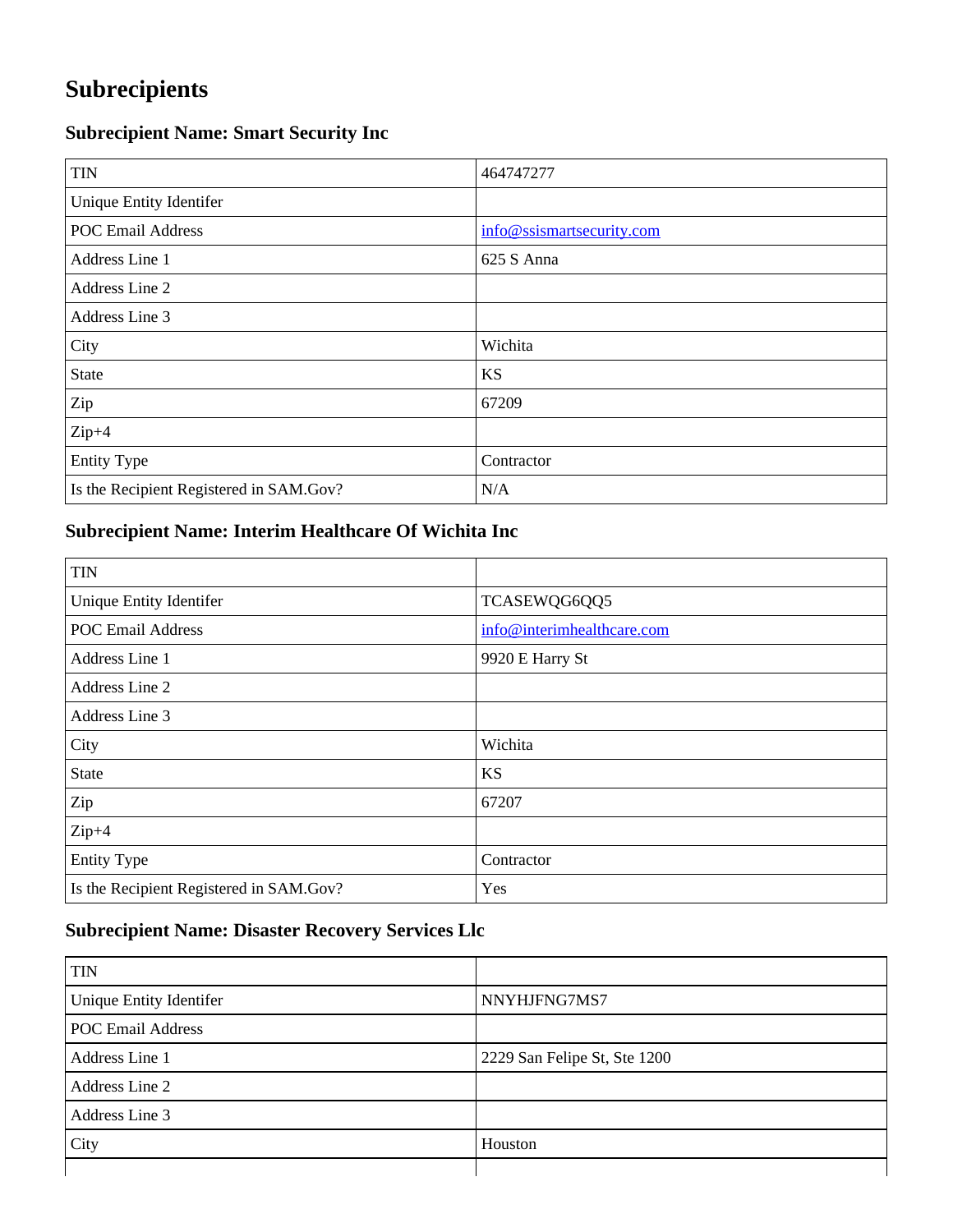| <b>State</b>                            | TX         |
|-----------------------------------------|------------|
| Zip                                     | 77019      |
| $Zip+4$                                 |            |
| <b>Entity Type</b>                      | Contractor |
| Is the Recipient Registered in SAM.Gov? | Yes        |

### **Subrecipient Name: Co-Co Properties, Llc**

| <b>TIN</b>                              | 470893774                |
|-----------------------------------------|--------------------------|
| Unique Entity Identifer                 |                          |
| <b>POC Email Address</b>                |                          |
| Address Line 1                          | 9435 E Central, Bldg 200 |
| Address Line 2                          |                          |
| Address Line 3                          |                          |
| City                                    | Wichita                  |
| <b>State</b>                            | <b>KS</b>                |
| Zip                                     | 67206                    |
| $Zip+4$                                 |                          |
| <b>Entity Type</b>                      | Contractor               |
| Is the Recipient Registered in SAM.Gov? | N/A                      |

### **Subrecipient Name: Herschell Potluck Llc**

| <b>TIN</b>                              | 814778434         |
|-----------------------------------------|-------------------|
| Unique Entity Identifer                 |                   |
| <b>POC Email Address</b>                |                   |
| Address Line 1                          | 4811 Ne 150Th Ave |
| Address Line 2                          |                   |
| Address Line 3                          |                   |
| City                                    | Cheney            |
| <b>State</b>                            | <b>KS</b>         |
| Zip                                     | 67025             |
| $Zip+4$                                 |                   |
| <b>Entity Type</b>                      | Contractor        |
| Is the Recipient Registered in SAM.Gov? | N/A               |

### **Subrecipient Name: Witt O'Brien'S Llc**

| <b>TIN</b>               |                          |
|--------------------------|--------------------------|
| Unique Entity Identifer  | SYKHEKA6C9Q4             |
| <b>POC Email Address</b> |                          |
| Address Line 1           | 1201 15Th St Nw, Ste 600 |
|                          |                          |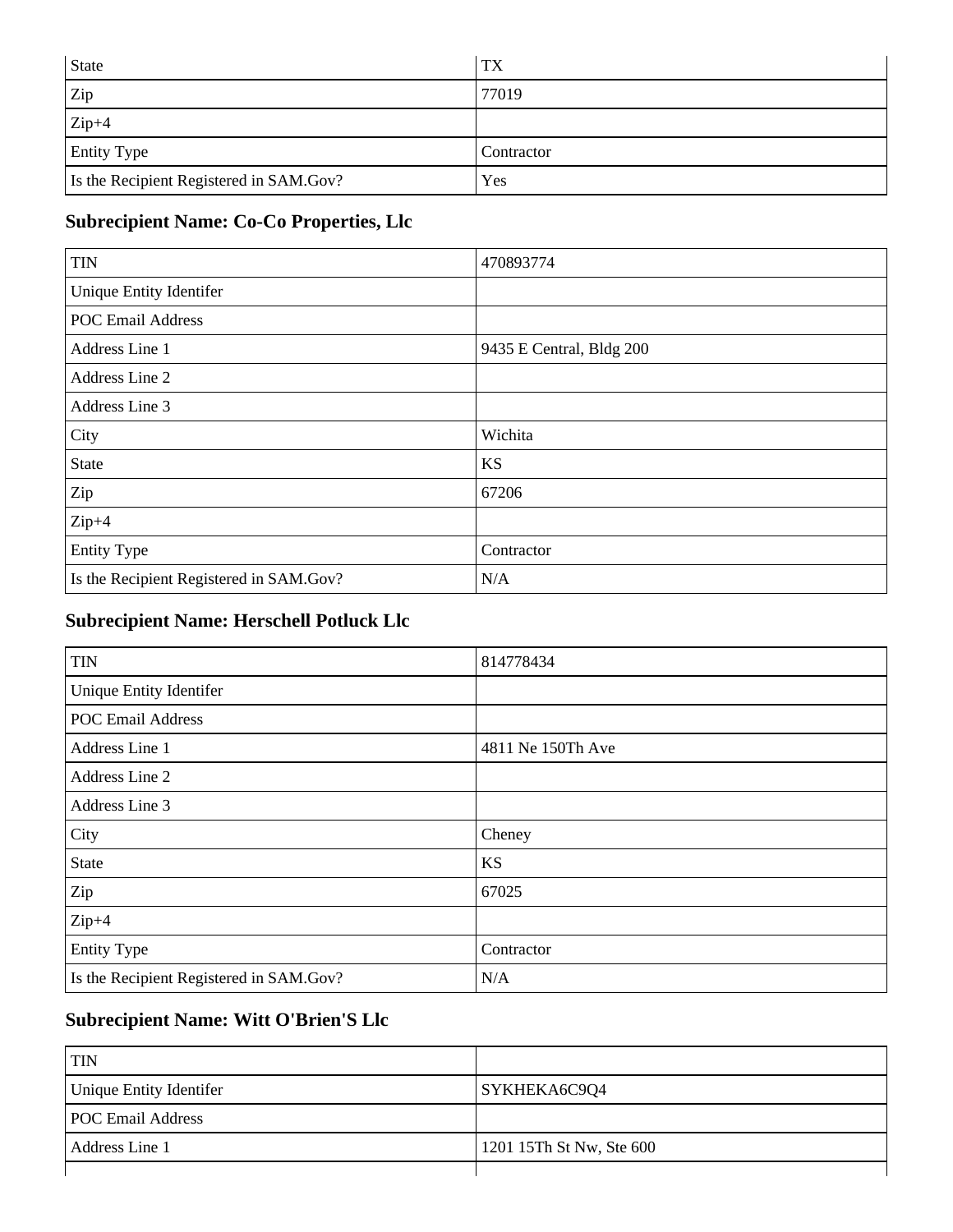| Address Line 2                          |            |
|-----------------------------------------|------------|
| Address Line 3                          |            |
| City                                    | Washington |
| State                                   | DC         |
| Zip                                     | 20005      |
| $Zip+4$                                 |            |
| <b>Entity Type</b>                      | Contractor |
| Is the Recipient Registered in SAM.Gov? | Yes        |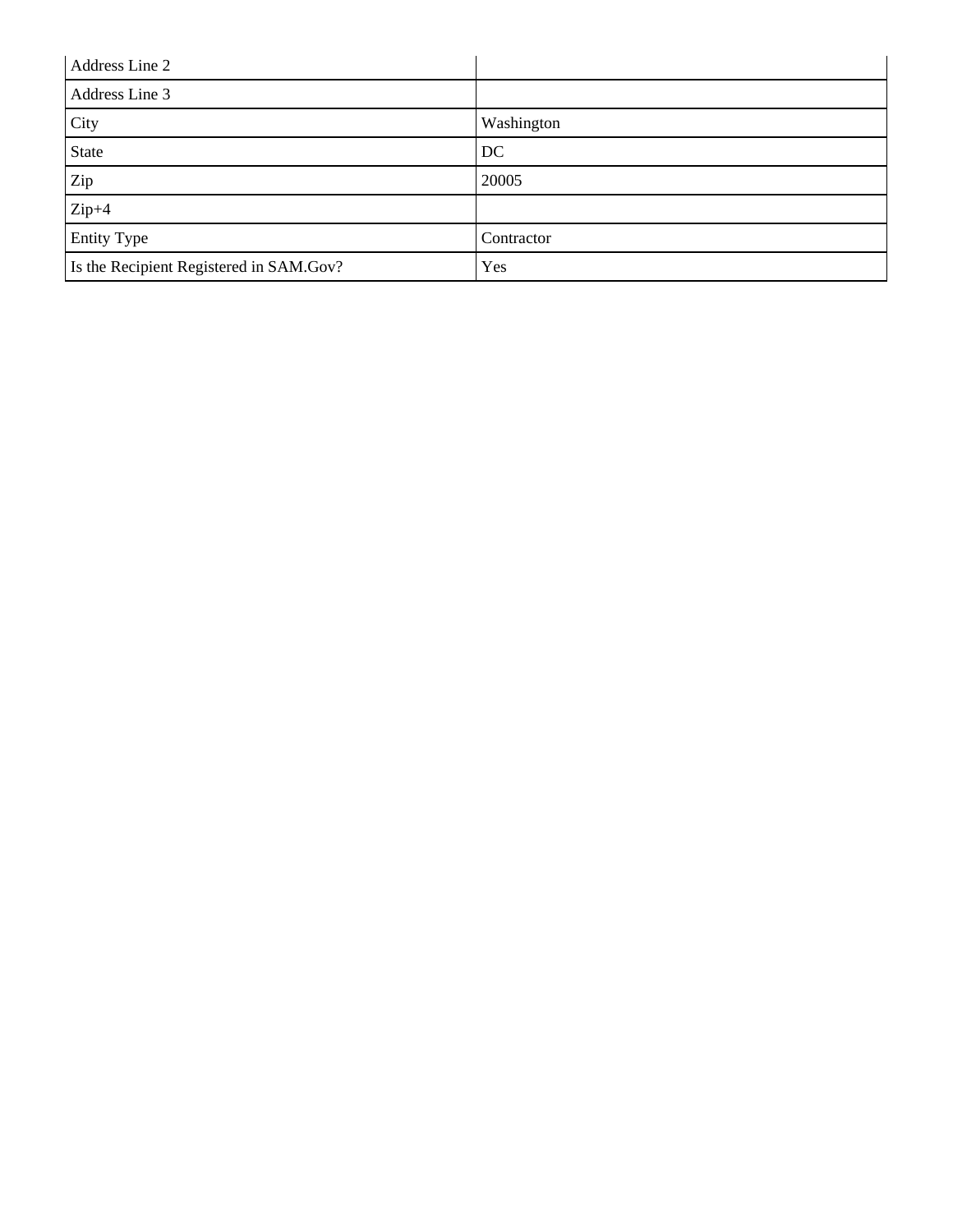## **Subawards**

#### **Subward No: Contract-SLFRF-001**

| Subaward Type                  | <b>Contract: Definitive Contract</b>                                                                        |
|--------------------------------|-------------------------------------------------------------------------------------------------------------|
| Subaward Obligation            | \$86,287.50                                                                                                 |
| <b>Subaward Date</b>           | 1/1/2022                                                                                                    |
| Place of Performance Address 1 | 4115 E Harry St                                                                                             |
| Place of Performance Address 2 |                                                                                                             |
| Place of Performance Address 3 |                                                                                                             |
| Place of Performance City      | Wichita                                                                                                     |
| Place of Performance State     | <b>KS</b>                                                                                                   |
| Place of Performance Zip       | 67218                                                                                                       |
| Place of Performance Zip+4     |                                                                                                             |
| Description                    | Smart Security provides security services for County<br>facilities providing COVID testing and vaccination. |
| Subrecipient                   | Smart Security Inc                                                                                          |
| Period of Performance Start    | 1/1/2022                                                                                                    |
| Period of Performance End      | 12/31/2022                                                                                                  |

#### **Subward No: Contract-SLFRF-002**

| Subaward Type                     | <b>Contract: Definitive Contract</b>                                                                       |
|-----------------------------------|------------------------------------------------------------------------------------------------------------|
| Subaward Obligation               | \$2,674,588.29                                                                                             |
| <b>Subaward Date</b>              | 3/1/2022                                                                                                   |
| Place of Performance Address 1    | 4115 E Harry St                                                                                            |
| Place of Performance Address 2    |                                                                                                            |
| Place of Performance Address 3    |                                                                                                            |
| Place of Performance City         | Wichita                                                                                                    |
| <b>Place of Performance State</b> | <b>KS</b>                                                                                                  |
| Place of Performance Zip          | 67218                                                                                                      |
| Place of Performance Zip+4        |                                                                                                            |
| Description                       | Interim Healthcare of Wichita provides medical staffing for<br>the County's COVID testing and vaccination. |
| Subrecipient                      | Interim Healthcare Of Wichita Inc                                                                          |
| Period of Performance Start       | 3/1/2022                                                                                                   |
| Period of Performance End         | 12/31/2022                                                                                                 |

### **Subward No: Contract-SLFRF-003**

| Subaward Type       | Contract: Definitive Contract |
|---------------------|-------------------------------|
| Subaward Obligation | \$52,250.00                   |
|                     |                               |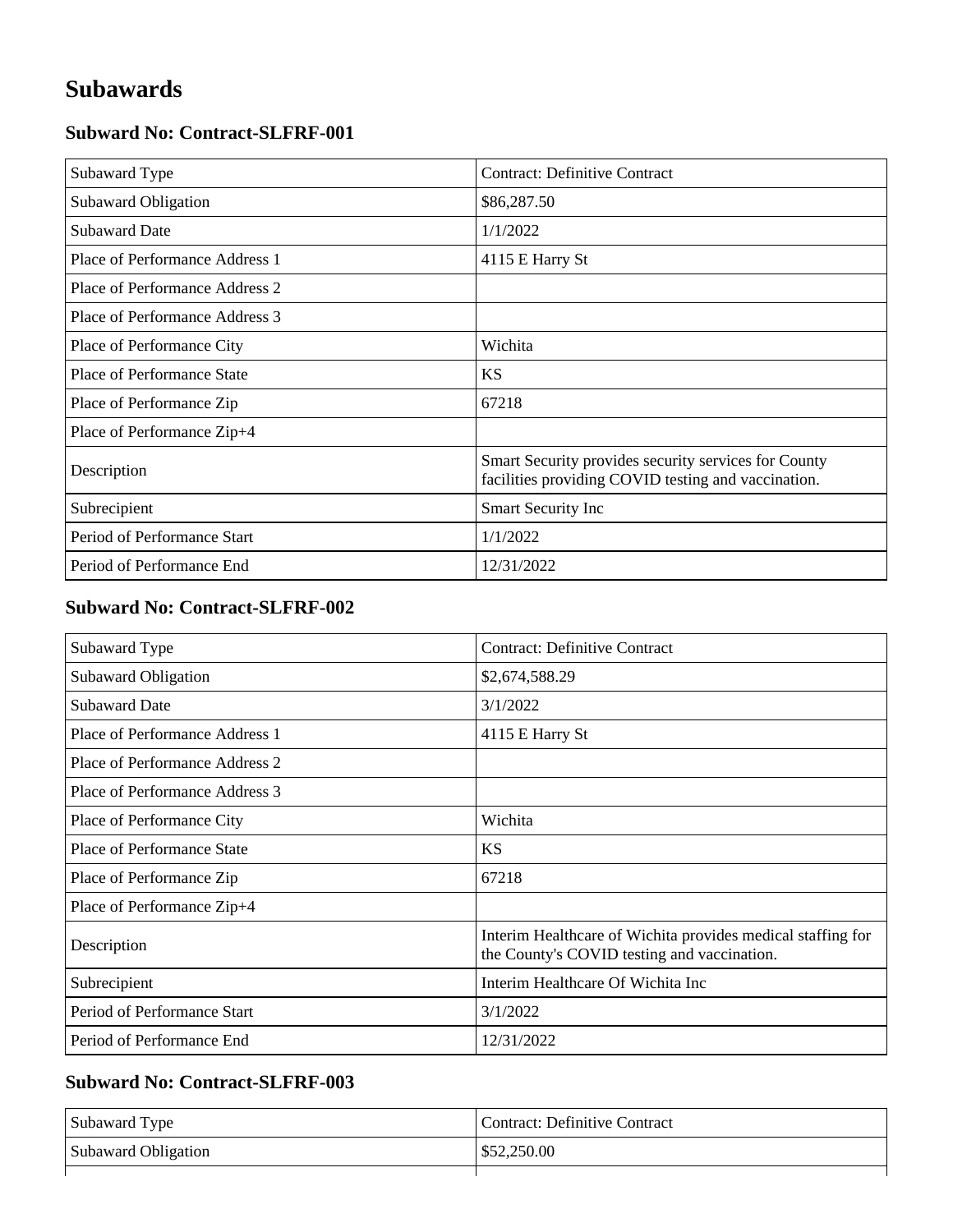| <b>Subaward Date</b>           | 1/1/2022                                                                                                                             |
|--------------------------------|--------------------------------------------------------------------------------------------------------------------------------------|
| Place of Performance Address 1 | 141 W Elm St                                                                                                                         |
| Place of Performance Address 2 |                                                                                                                                      |
| Place of Performance Address 3 |                                                                                                                                      |
| Place of Performance City      | Wichita                                                                                                                              |
| Place of Performance State     | <b>KS</b>                                                                                                                            |
| Place of Performance Zip       | 67203                                                                                                                                |
| Place of Performance Zip+4     |                                                                                                                                      |
| Description                    | Through their franchise Steri-Clean, they provide cleaning<br>and sanitization services at the County's Adult Detention<br>Facility. |
| Subrecipient                   | Herschell Potluck Llc                                                                                                                |
| Period of Performance Start    | 1/1/2022                                                                                                                             |
| Period of Performance End      | 12/31/2022                                                                                                                           |

#### **Subward No: Contract-SLFRF-004**

| Subaward Type                     | <b>Contract: Definitive Contract</b>                                                                                                            |
|-----------------------------------|-------------------------------------------------------------------------------------------------------------------------------------------------|
| Subaward Obligation               | \$275,000.00                                                                                                                                    |
| <b>Subaward Date</b>              | 1/1/2022                                                                                                                                        |
| Place of Performance Address 1    | 525 N. Main Street                                                                                                                              |
| Place of Performance Address 2    | Suite 823                                                                                                                                       |
| Place of Performance Address 3    |                                                                                                                                                 |
| Place of Performance City         | Wichita                                                                                                                                         |
| <b>Place of Performance State</b> | <b>KS</b>                                                                                                                                       |
| Place of Performance Zip          | 67203                                                                                                                                           |
| Place of Performance Zip+4        |                                                                                                                                                 |
| Description                       | Disaster Recovery Services provides technical assistance<br>with the the management and administration of ARPA<br>funding and related projects. |
| Subrecipient                      | Disaster Recovery Services Llc                                                                                                                  |
| Period of Performance Start       | 1/1/2022                                                                                                                                        |
| Period of Performance End         | 12/31/2022                                                                                                                                      |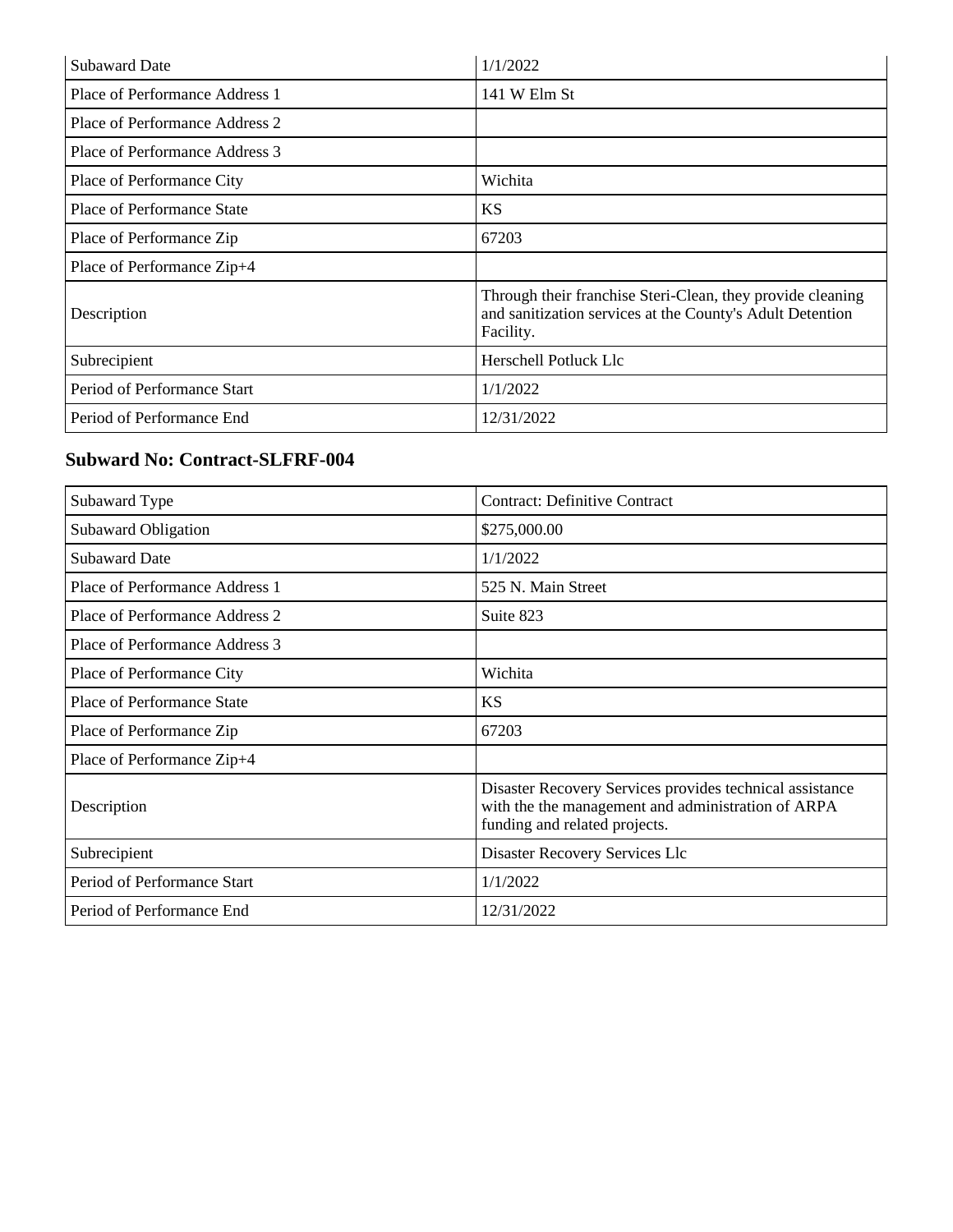## **Expenditures**

### **Expenditures for Awards more than \$50,000**

### **Expenditure: EN-00292101**

| Project Name              | <b>Health Department COVID Testing</b> |
|---------------------------|----------------------------------------|
| Subaward ID               | SUB-0192068                            |
| Subaward No               | Contract-SLFRF-001                     |
| <b>Subaward Amount</b>    | \$86,287.50                            |
| Subaward Type             | <b>Contract: Definitive Contract</b>   |
| <b>Subrecipient Name</b>  |                                        |
| <b>Expenditure Start</b>  | 1/1/2022                               |
| <b>Expenditure End</b>    | 3/31/2022                              |
| <b>Expenditure Amount</b> | \$52,272.01                            |

## **Expenditure: EN-00292102**

| Project Name              | <b>Health Department COVID Testing</b> |
|---------------------------|----------------------------------------|
| Subaward ID               | SUB-0192070                            |
| Subaward No               | Contract-SLFRF-002                     |
| <b>Subaward Amount</b>    | \$2,674,588.29                         |
| Subaward Type             | <b>Contract: Definitive Contract</b>   |
| <b>Subrecipient Name</b>  |                                        |
| <b>Expenditure Start</b>  | 3/1/2022                               |
| <b>Expenditure End</b>    | 3/31/2022                              |
| <b>Expenditure Amount</b> | \$1,748,356.10                         |

| Project Name              | <b>Cleaning Services for County Facilities</b> |
|---------------------------|------------------------------------------------|
| Subaward ID               | SUB-0192071                                    |
| Subaward No               | Contract-SLFRF-003                             |
| <b>Subaward Amount</b>    | \$52,250.00                                    |
| Subaward Type             | <b>Contract: Definitive Contract</b>           |
| Subrecipient Name         |                                                |
| <b>Expenditure Start</b>  | 1/1/2022                                       |
| <b>Expenditure End</b>    | 3/31/2022                                      |
| <b>Expenditure Amount</b> | \$52,250.00                                    |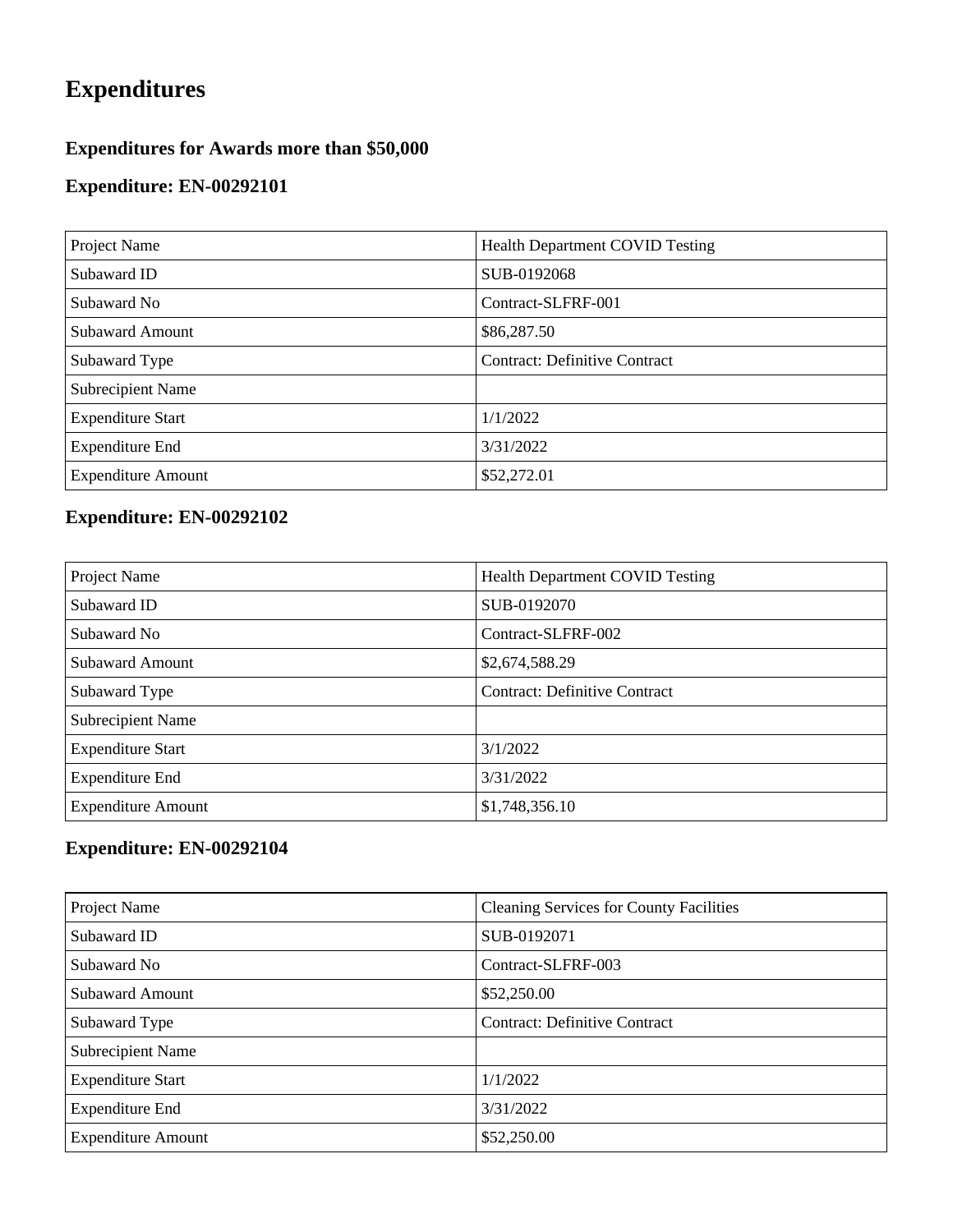| Project Name              | <b>ARPA Technical Assistance and Grants Management</b> |
|---------------------------|--------------------------------------------------------|
| Subaward ID               | SUB-0192073                                            |
| Subaward No               | Contract-SLFRF-004                                     |
| <b>Subaward Amount</b>    | \$275,000.00                                           |
| Subaward Type             | <b>Contract: Definitive Contract</b>                   |
| <b>Subrecipient Name</b>  |                                                        |
| <b>Expenditure Start</b>  | 1/1/2022                                               |
| <b>Expenditure End</b>    | 3/31/2022                                              |
| <b>Expenditure Amount</b> | \$100,086.95                                           |

### **Aggregate Expenditures for Awards less than \$50,000**

#### Expenditure: EN-00292128

| <b>Project Name</b>             | Court Backlog - Corrections - Remodel |
|---------------------------------|---------------------------------------|
| Subaward Type (Aggregates)      | <b>Aggregate of Direct Payments</b>   |
| Total Period Expenditure Amount | \$0.00                                |
| Total Period Obligation Amount  | \$57,208.90                           |

#### Expenditure: EN-00292108

| <b>Project Name</b>                   | <b>Health Department COVID Testing</b> |
|---------------------------------------|----------------------------------------|
| Subaward Type (Aggregates)            | Aggregate of Direct Payments           |
| Total Period Expenditure Amount       | \$98,508.75                            |
| <b>Total Period Obligation Amount</b> | \$112,226.72                           |

#### Expenditure: EN-00025500

| <b>Project Name</b>             | <b>Health Department COVID Testing</b> |
|---------------------------------|----------------------------------------|
| Subaward Type (Aggregates)      | Aggregate of Direct Payments           |
| Total Period Expenditure Amount | \$92,678.98                            |
| Total Period Obligation Amount  | \$92,678.98                            |

#### Expenditure: EN-00292112

| <b>Project Name</b>             | <b>Emergency Management Logistics</b> |
|---------------------------------|---------------------------------------|
| Subaward Type (Aggregates)      | Aggregate of Direct Payments          |
| Total Period Expenditure Amount | \$13,176.63                           |
| Total Period Obligation Amount  | \$13,176.63                           |

| Pro<br>чанн | <b>_OQ1SUCS</b><br>. не<br>w<br>÷nc<br>іянярн<br>.<br>. |
|-------------|---------------------------------------------------------|
|             |                                                         |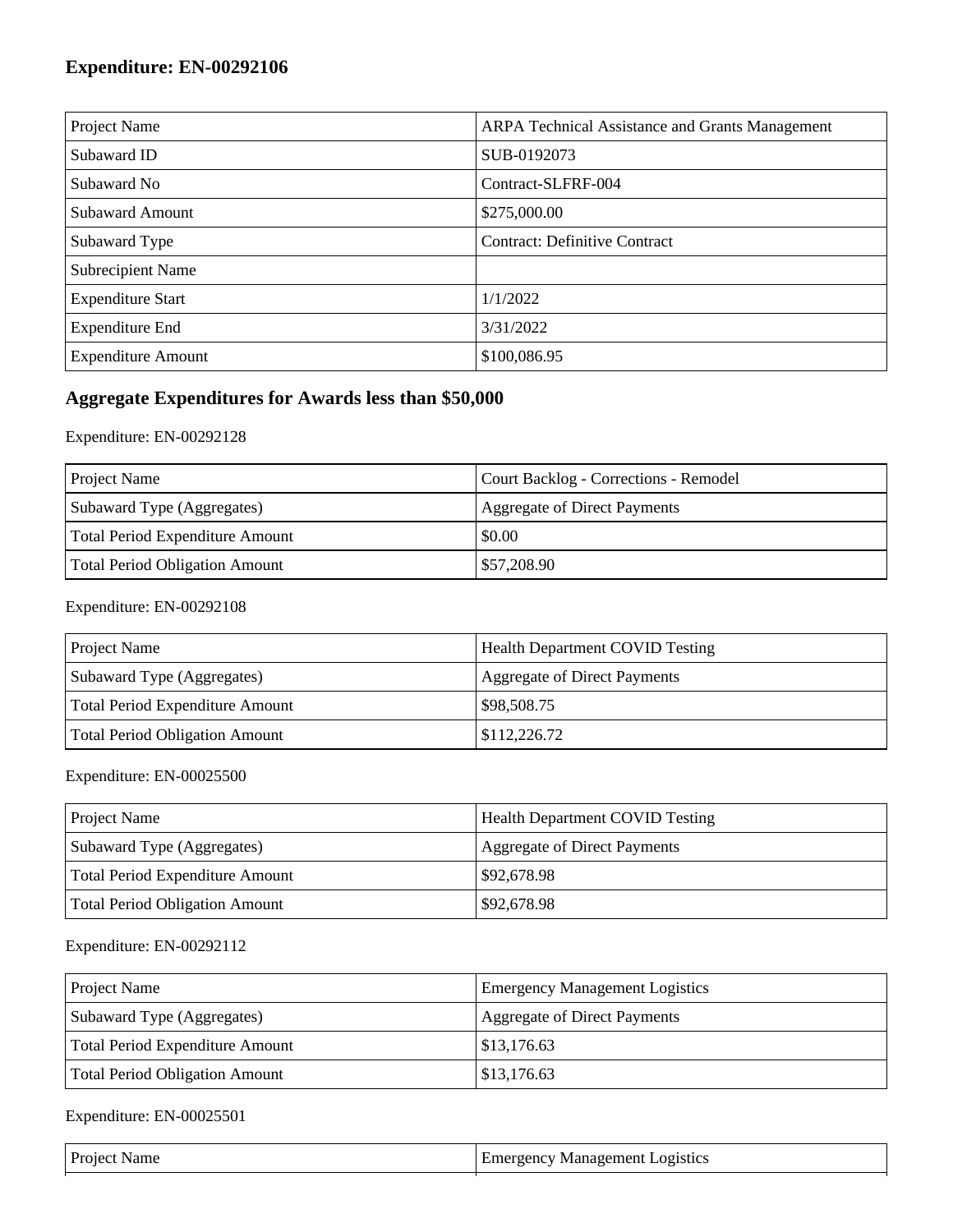| Subaward Type (Aggregates)      | Aggregate of Direct Payments |
|---------------------------------|------------------------------|
| Total Period Expenditure Amount | \$19,974.23                  |
| Total Period Obligation Amount  | \$19,974.23                  |

| <b>Project Name</b>             | <b>Health Department Payroll for Public Health Responding to</b><br><b>COVID</b> |
|---------------------------------|----------------------------------------------------------------------------------|
| Subaward Type (Aggregates)      | Aggregate of Direct Payments                                                     |
| Total Period Expenditure Amount | \$711,333.34                                                                     |
| Total Period Obligation Amount  | \$711,333.34                                                                     |

#### Expenditure: EN-00025502

| <b>Project Name</b>                   | Health Department Payroll for Public Health Responding to<br><b>COVID</b> |
|---------------------------------------|---------------------------------------------------------------------------|
| Subaward Type (Aggregates)            | <b>Aggregate of Direct Payments</b>                                       |
| Total Period Expenditure Amount       | \$1,310,571.00                                                            |
| <b>Total Period Obligation Amount</b> | \$1,310,571.00                                                            |

#### Expenditure: EN-00292113

| <b>Project Name</b>                   | <b>EMS</b> Logistics         |
|---------------------------------------|------------------------------|
| Subaward Type (Aggregates)            | Aggregate of Direct Payments |
| Total Period Expenditure Amount       | $\frac{$7,490.90}{ }$        |
| <b>Total Period Obligation Amount</b> | \$7,490.90                   |

#### Expenditure: EN-00292116

| <b>Project Name</b>             | <b>Public Health Communications</b> |
|---------------------------------|-------------------------------------|
| Subaward Type (Aggregates)      | Aggregate of Direct Payments        |
| Total Period Expenditure Amount | \$32,674.53                         |
| Total Period Obligation Amount  | \$65,166.12                         |

#### Expenditure: EN-00025504

| <b>Project Name</b>             | <b>Public Health Communications</b> |
|---------------------------------|-------------------------------------|
| Subaward Type (Aggregates)      | <b>Aggregate of Direct Payments</b> |
| Total Period Expenditure Amount | \$2,270.21                          |
| Total Period Obligation Amount  | \$2,270.21                          |

| <b>Project Name</b>             | <b>Risk Fit Tester</b>       |
|---------------------------------|------------------------------|
| Subaward Type (Aggregates)      | Aggregate of Direct Payments |
| Total Period Expenditure Amount | \$24,810.43                  |
|                                 |                              |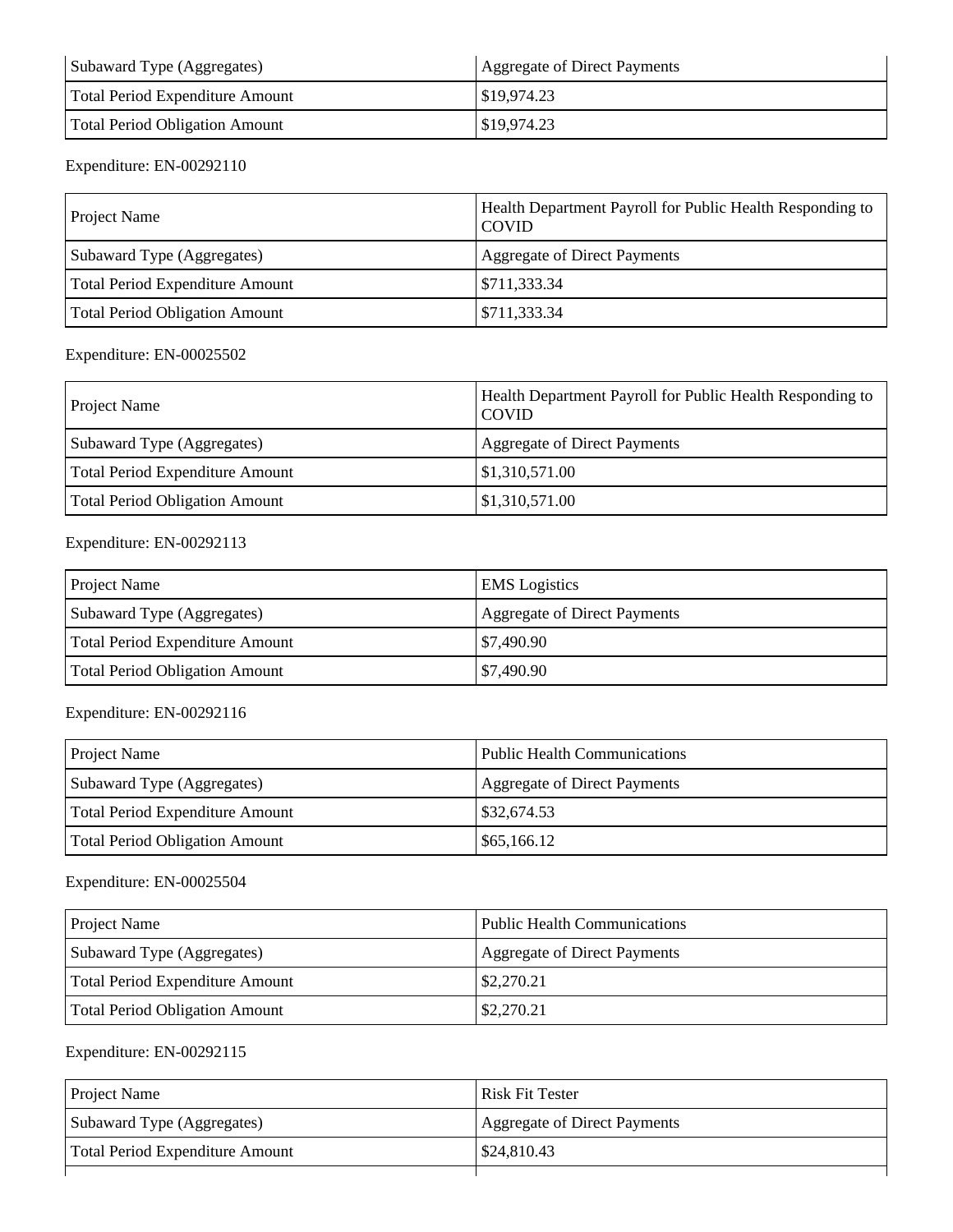| <b>Project Name</b>             | <b>PPE</b> for County Staff  |
|---------------------------------|------------------------------|
| Subaward Type (Aggregates)      | Aggregate of Direct Payments |
| Total Period Expenditure Amount | \$2,391.34                   |
| Total Period Obligation Amount  | \$2,523.34                   |

Expenditure: EN-00025505

| <b>Project Name</b>             | <b>PPE</b> for County Staff         |
|---------------------------------|-------------------------------------|
| Subaward Type (Aggregates)      | <b>Aggregate of Direct Payments</b> |
| Total Period Expenditure Amount | \$29,731.20                         |
| Total Period Obligation Amount  | \$29,731.20                         |

#### Expenditure: EN-00292123

| <b>Project Name</b>             | <b>Remote Work for County Staff</b> |
|---------------------------------|-------------------------------------|
| Subaward Type (Aggregates)      | Aggregate of Direct Payments        |
| Total Period Expenditure Amount | \$37,840.31                         |
| Total Period Obligation Amount  | \$58,533.86                         |

#### Expenditure: EN-00025507

| <b>Project Name</b>             | <b>Remote Work for County Staff</b> |
|---------------------------------|-------------------------------------|
| Subaward Type (Aggregates)      | Aggregate of Direct Payments        |
| Total Period Expenditure Amount | $\frac{1}{2}$ \$20,261.07           |
| Total Period Obligation Amount  | \$20,261.07                         |

#### Expenditure: EN-00292127

| <b>Project Name</b>             | Court Backlog - Corrections  |
|---------------------------------|------------------------------|
| Subaward Type (Aggregates)      | Aggregate of Direct Payments |
| Total Period Expenditure Amount | $\frac{1}{2}$ \$44,490.72    |
| Total Period Obligation Amount  | \$44,490.72                  |

#### Expenditure: EN-00025510

| <b>Project Name</b>             | Court Backlog - Corrections  |
|---------------------------------|------------------------------|
| Subaward Type (Aggregates)      | Aggregate of Direct Payments |
| Total Period Expenditure Amount | \$9,969.73                   |
| Total Period Obligation Amount  | \$9,969.73                   |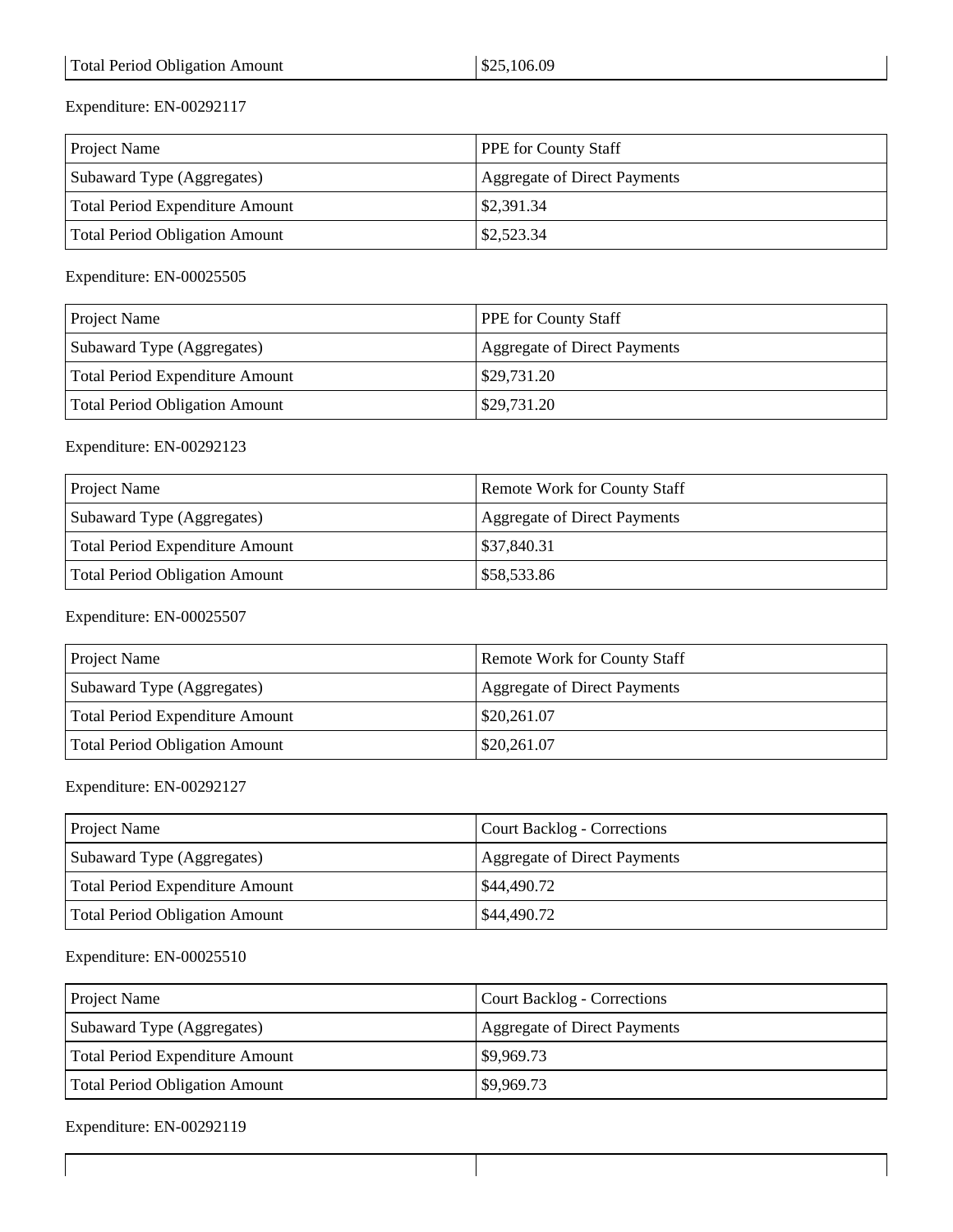| <b>Project Name</b>             | <b>Cleaning Services for County Facilities</b> |
|---------------------------------|------------------------------------------------|
| Subaward Type (Aggregates)      | Aggregate of Direct Payments                   |
| Total Period Expenditure Amount | \$5,840.00                                     |
| Total Period Obligation Amount  | \$13,050.00                                    |

| <b>Project Name</b>             | <b>Cleaning Services for County Facilities</b> |
|---------------------------------|------------------------------------------------|
| Subaward Type (Aggregates)      | Aggregate of Direct Payments                   |
| Total Period Expenditure Amount | \$1,765.42                                     |
| Total Period Obligation Amount  | \$1,765.42                                     |

#### Expenditure: EN-00292125

| <b>Project Name</b>             | Court Backlog - Courts              |
|---------------------------------|-------------------------------------|
| Subaward Type (Aggregates)      | <b>Aggregate of Direct Payments</b> |
| Total Period Expenditure Amount | \$113,258.48                        |
| Total Period Obligation Amount  | \$118,682.00                        |

#### Expenditure: EN-00025508

| <b>Project Name</b>             | Court Backlog - Courts       |
|---------------------------------|------------------------------|
| Subaward Type (Aggregates)      | Aggregate of Direct Payments |
| Total Period Expenditure Amount | \$73,141.22                  |
| Total Period Obligation Amount  | \$73,141.22                  |

#### Expenditure: EN-00292126

| <b>Project Name</b>             | Court Backlog - District Attorney   |
|---------------------------------|-------------------------------------|
| Subaward Type (Aggregates)      | <b>Aggregate of Direct Payments</b> |
| Total Period Expenditure Amount | $\frac{$57,012.35}{ }$              |
| Total Period Obligation Amount  | \$57,145.77                         |

#### Expenditure: EN-00025509

| <b>Project Name</b>             | <b>Court Backlog - District Attorney</b> |
|---------------------------------|------------------------------------------|
| Subaward Type (Aggregates)      | Aggregate of Direct Payments             |
| Total Period Expenditure Amount | \$50,515.08                              |
| Total Period Obligation Amount  | \$50,515.08                              |

| <b>Project Name</b>             | <b>ARPA Technical Assistance and Grants Management</b> |
|---------------------------------|--------------------------------------------------------|
| Subaward Type (Aggregates)      | <b>Aggregate of Direct Payments</b>                    |
| Total Period Expenditure Amount | \$94,100.10                                            |
|                                 |                                                        |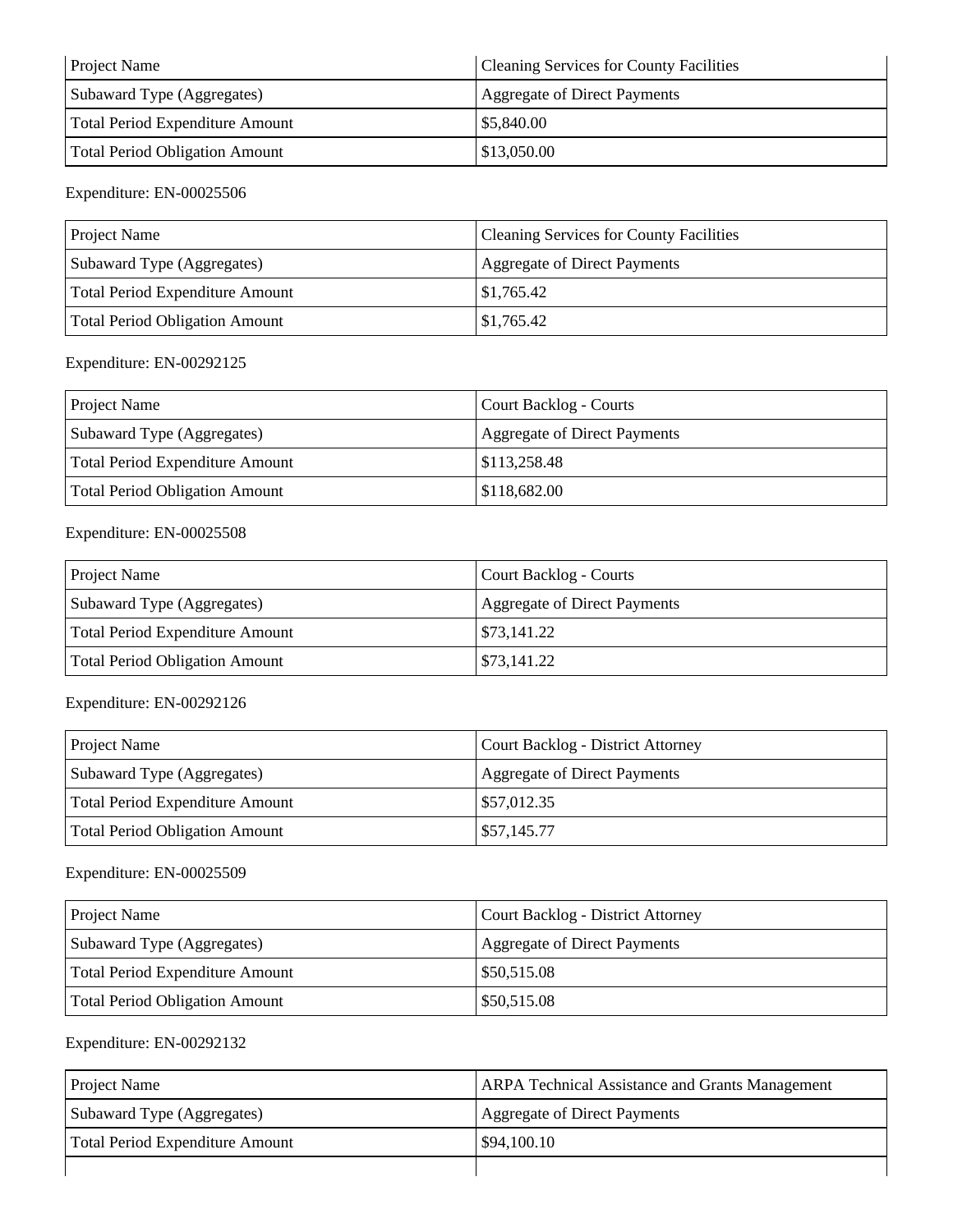| <b>Project Name</b>             | <b>ARPA Technical Assistance and Grants Management</b> |
|---------------------------------|--------------------------------------------------------|
| Subaward Type (Aggregates)      | <b>Aggregate of Direct Payments</b>                    |
| Total Period Expenditure Amount | \$1,834.38                                             |
| Total Period Obligation Amount  | \$1,834.38                                             |

Expenditure: EN-00292133

| <b>Project Name</b>             | <b>ARPA Grants and Purchasing Staff</b> |
|---------------------------------|-----------------------------------------|
| Subaward Type (Aggregates)      | <b>Aggregate of Direct Payments</b>     |
| Total Period Expenditure Amount | \$37,501.58                             |
| Total Period Obligation Amount  | \$37,501.58                             |

#### Expenditure: EN-00025512

| <b>Project Name</b>             | <b>ARPA Grants and Purchasing Staff</b> |
|---------------------------------|-----------------------------------------|
| Subaward Type (Aggregates)      | <b>Aggregate of Direct Payments</b>     |
| Total Period Expenditure Amount | \$69,722.89                             |
| Total Period Obligation Amount  | \$69,722.89                             |

#### Expenditure: EN-00292129

| <b>Project Name</b>             | Court Backlog - Regional Forensic Science Center |
|---------------------------------|--------------------------------------------------|
| Subaward Type (Aggregates)      | Aggregate of Direct Payments                     |
| Total Period Expenditure Amount | $\frac{1}{2}$ \$23,127.94                        |
| Total Period Obligation Amount  | \$23,127.94                                      |

#### Expenditure: EN-00292131

| <b>Project Name</b>             | Court Backlog - Facilities - Remodel |
|---------------------------------|--------------------------------------|
| Subaward Type (Aggregates)      | Aggregate of Direct Payments         |
| Total Period Expenditure Amount | $\frac{$2,360.00}{ }$                |
| Total Period Obligation Amount  | \$162,888.00                         |

#### Expenditure: EN-00292134

| <b>Project Name</b>             | Human Resources Recruitment Specialist |
|---------------------------------|----------------------------------------|
| Subaward Type (Aggregates)      | Aggregate of Direct Payments           |
| Total Period Expenditure Amount | \$19,931.40                            |
| Total Period Obligation Amount  | \$19,931.40                            |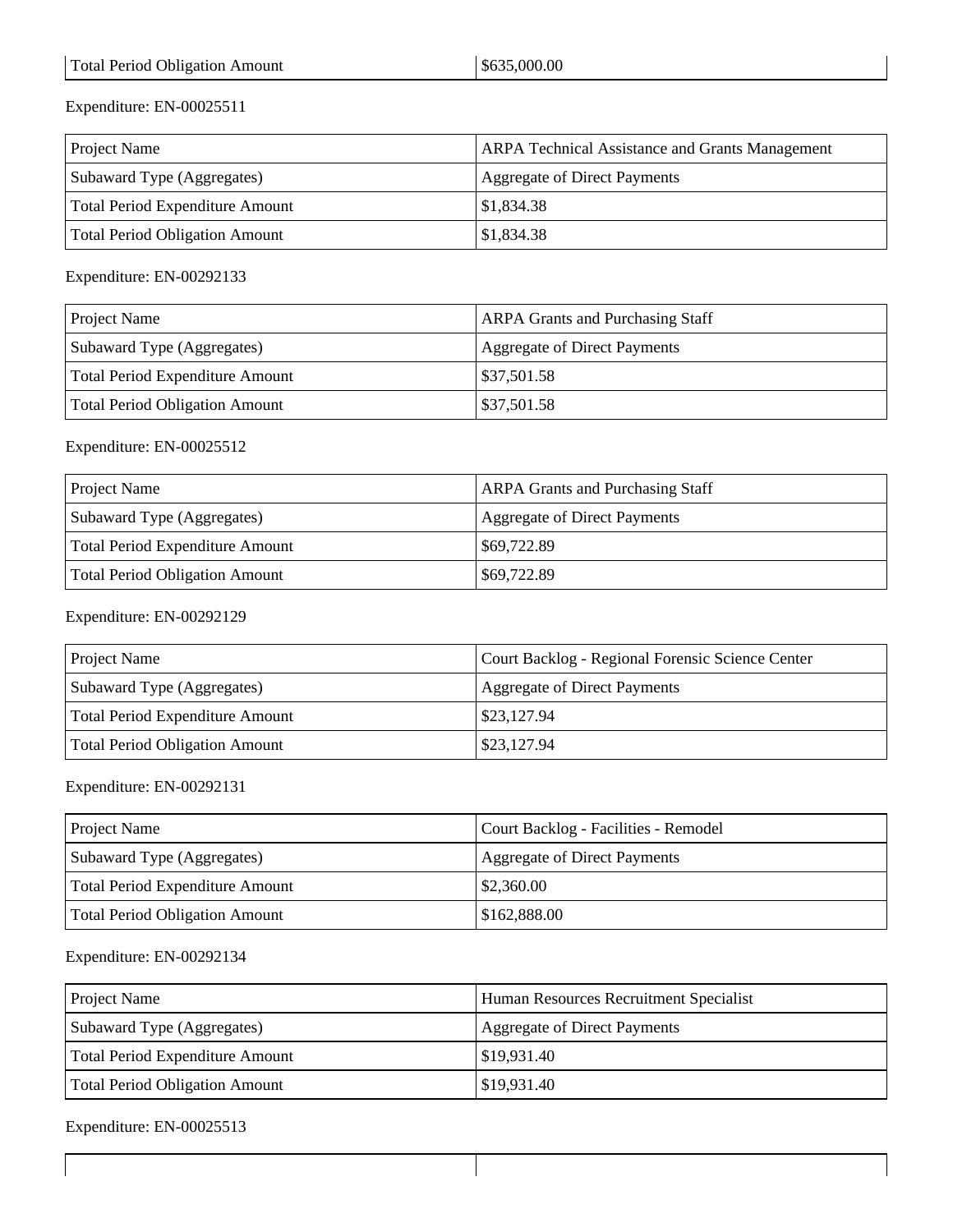| <b>Project Name</b>             | Human Resources Recruitment Specialist |
|---------------------------------|----------------------------------------|
| Subaward Type (Aggregates)      | Aggregate of Direct Payments           |
| Total Period Expenditure Amount | \$19,624.69                            |
| Total Period Obligation Amount  | \$19,624.69                            |

| <b>Project Name</b>             | Premium Pay for County Employees |
|---------------------------------|----------------------------------|
| Subaward Type (Aggregates)      | Aggregate of Direct Payments     |
| Total Period Expenditure Amount | \$5,438.00                       |
| Total Period Obligation Amount  | \$5,438.00                       |

### Expenditure: EN-00025514

| <b>Project Name</b>             | Premium Pay for County Employees    |
|---------------------------------|-------------------------------------|
| Subaward Type (Aggregates)      | <b>Aggregate of Direct Payments</b> |
| Total Period Expenditure Amount | \$20,995,552.09                     |
| Total Period Obligation Amount  | \$20,995,552.09                     |

| <b>Project Name</b>                   | <b>Health Department Other</b> |
|---------------------------------------|--------------------------------|
| Subaward Type (Aggregates)            | Aggregate of Direct Payments   |
| Total Period Expenditure Amount       | \$0.00                         |
| <b>Total Period Obligation Amount</b> | $\frac{$4,512.38}{ }$          |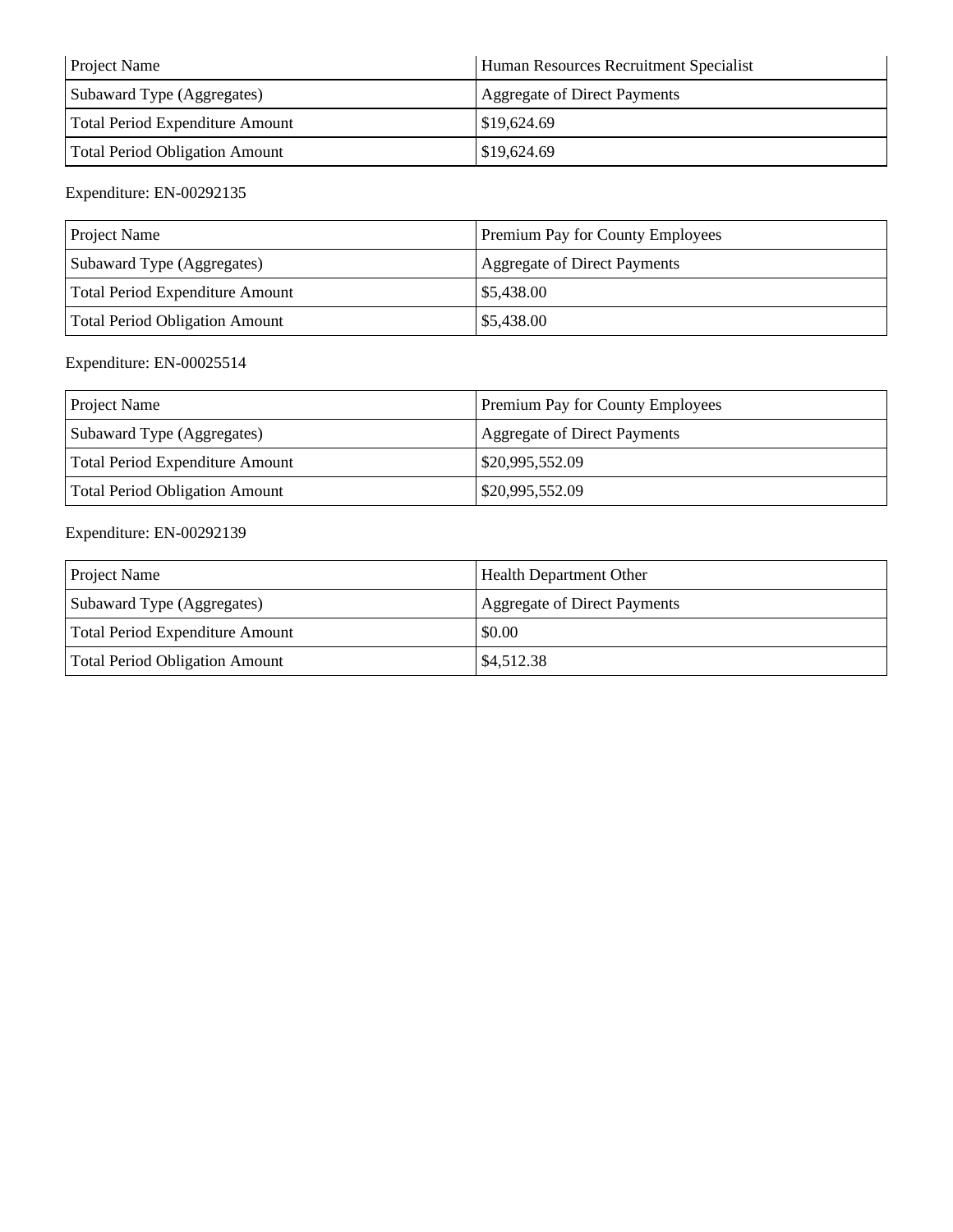# **Report**

## **Revenue Replacement**

| Is your jurisdiction electing to use the standard allowance of<br>$\mu$ up to \$10 million, not to exceed your total award allocation, $\Delta$ No<br>for identifying revenue loss? |  |
|-------------------------------------------------------------------------------------------------------------------------------------------------------------------------------------|--|
|-------------------------------------------------------------------------------------------------------------------------------------------------------------------------------------|--|

### **2020**

| Base Year General Revenue                                                                               | \$384,249,038.00                                                   |
|---------------------------------------------------------------------------------------------------------|--------------------------------------------------------------------|
| <b>Year End Date</b>                                                                                    | 12/31/2020                                                         |
| Growth Adjustment Used                                                                                  | 5.200%                                                             |
| <b>Actual General Revenue</b>                                                                           | \$388,604,044.00                                                   |
| Estimated Revenue Loss Due to Covid-19 Public Health<br>Emergency                                       | \$15,625,944.00                                                    |
| Were Fiscal Recovery Funds used to make a deposit into a<br>pension fund?                               | N <sub>0</sub>                                                     |
| Please provide an explanation of how revenue replacement<br>funds were allocated to government services | The County is not currently utilizing revenue loss<br>eligibility. |

#### **2021**

| Base Year General Revenue                                                                               | \$384,249,038.00                                                   |
|---------------------------------------------------------------------------------------------------------|--------------------------------------------------------------------|
| <b>Year End Date</b>                                                                                    | 12/31/2021                                                         |
| Growth Adjustment Used                                                                                  | 5.20%                                                              |
| <b>Actual General Revenue</b>                                                                           | \$396,169,748.00                                                   |
| Estimated Revenue Loss Due to Covid-19 Public Health<br>Emergency                                       | \$29,080,199.00                                                    |
| Were Fiscal Recovery Funds used to make a deposit into a<br>pension fund?                               | N <sub>o</sub>                                                     |
| Please provide an explanation of how revenue replacement<br>funds were allocated to government services | The County is not currently utilizing revenue loss<br>eligibility. |

## **Ineligible Activities: Tax Offset Provision**

| Revenue-reducing Covered Changes from date of award<br>through July $31, 2021$ |  |
|--------------------------------------------------------------------------------|--|
| Revenue-reducing Covered Changes from August 1, 2021 –<br>September 30, 2021   |  |